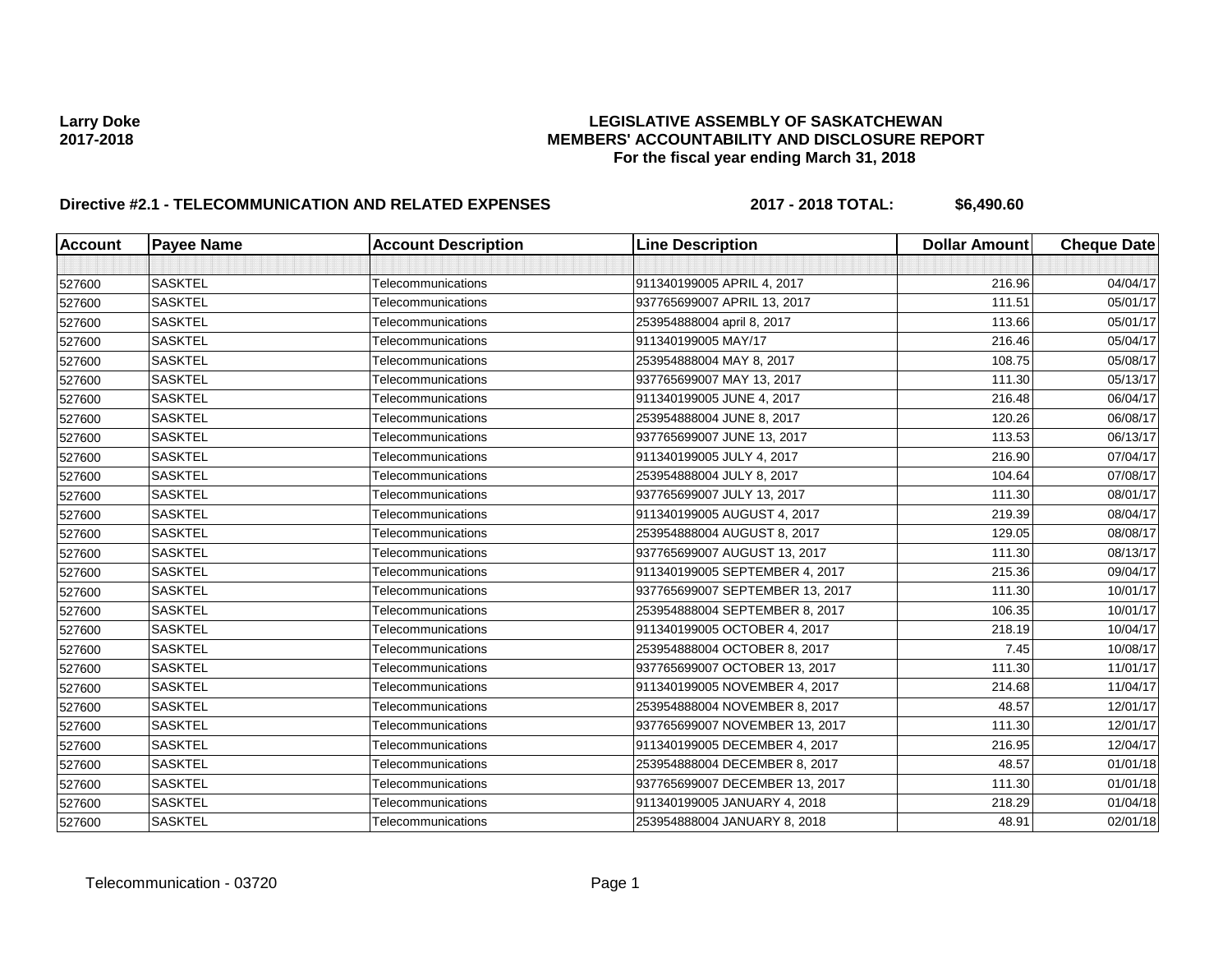# **Larry Doke LEGISLATIVE ASSEMBLY OF SASKATCHEWAN 2017-2018 MEMBERS' ACCOUNTABILITY AND DISCLOSURE REPORT For the fiscal year ending March 31, 2018**

# **Directive #2.1 - TELECOMMUNICATION AND RELATED EXPENSES 2017 - 2018 TOTAL: \$6,490.60**

| <b>Account</b> | <b>Payee Name</b>                                      | <b>Account Description</b> | <b>Line Description</b>             | <b>Dollar Amount</b> | <b>Cheque Date</b> |
|----------------|--------------------------------------------------------|----------------------------|-------------------------------------|----------------------|--------------------|
|                |                                                        |                            |                                     |                      |                    |
| 527600         | <b>SASKTEL</b>                                         | Telecommunications         | 937765699007 JANUARY 13, 2018       | 111.45               | 02/01/18           |
| 527600         | <b>SASKTEL</b>                                         | Telecommunications         | 911340199005 FEBRUARY 4, 2018       | 215.38               | 02/04/18           |
| 527600         | <b>SASKTEL</b>                                         | Telecommunications         | 937765699007 FEBRUARY 13, 2018      | 111.66               | 03/01/18           |
| 527600         | <b>SASKTEL</b>                                         | Telecommunications         | 253954888004 FEBRUARY 8, 2018       | 48.91                | 03/01/18           |
| 527600         | <b>SASKTEL</b>                                         | Telecommunications         | 911340199005 MARCH 4, 2018          | 222.03               | 03/04/18           |
| 527600         | <b>SASKTEL</b>                                         | Telecommunications         | 253954888004 MARCH 8, 2018          | 134.52               | 03/08/18           |
| 527600         | <b>SASKTEL</b>                                         | Telecommunications         | 937765699007 MARCH 13, 2018         | 111.66               | 03/13/18           |
| 527600         | <b>SASKTEL</b>                                         | Telecommunications         | RTV - L. DOKE - PERSONAL USE        | (150.00)             | 03/15/18           |
| 527600         | XPLORNET COMMUNICATIONS INC. Telecommunications        |                            | APRIL 4 - MAY 3, 2017               | 95.39                | 04/04/17           |
| 527600         | XPLORNET COMMUNICATIONS INC. Telecommunications        |                            | MAY 4 - JUNE 3, 2017                | 95.39                | 05/04/17           |
| 527600         | XPLORNET COMMUNICATIONS INC. Telecommunications        |                            | JUN3 4 - JULY 3, 2017               | 95.39                | 07/01/17           |
| 527600         | XPLORNET COMMUNICATIONS INC. Telecommunications        |                            | INV18267255 JULY 4 - AUGUST 3, 2017 | 95.39                | 07/04/17           |
| 527600         | XPLORNET COMMUNICATIONS INC. Telecommunications        |                            | 860389 AUG 4-SEP 3, 2017            | 95.39                | 08/04/17           |
| 527600         | <b>XPLORNET COMMUNICATIONS INC. Telecommunications</b> |                            | 860389 INTERNET                     | 95.39                | 10/01/17           |
| 527600         | XPLORNET COMMUNICATIONS INC. Telecommunications        |                            | 860389 OCT 4-NOV 3, 2017            | 95.39                | 10/04/17           |
| 527600         | XPLORNET COMMUNICATIONS INC. Telecommunications        |                            | 860389 NOV 4-DEC 3, 2017            | 95.39                | 11/04/17           |
| 527600         | XPLORNET COMMUNICATIONS INC. Telecommunications        |                            | 860389 DEC 4/17-JAN 3/18            | 95.39                | 01/01/18           |
| 527600         | XPLORNET COMMUNICATIONS INC. Telecommunications        |                            | 860389 JAN 4-FEB 3, 2018            | 95.39                | 01/04/18           |
| 527600         | <b>XPLORNET COMMUNICATIONS INC. Telecommunications</b> |                            | 860389 FEB 4-MAR 3, 2018            | 95.39                | 02/04/18           |
| 527600         | XPLORNET COMMUNICATIONS INC. Telecommunications        |                            | 860389 MAR 4-APR 3, 2018            | 100.69               | 03/04/18           |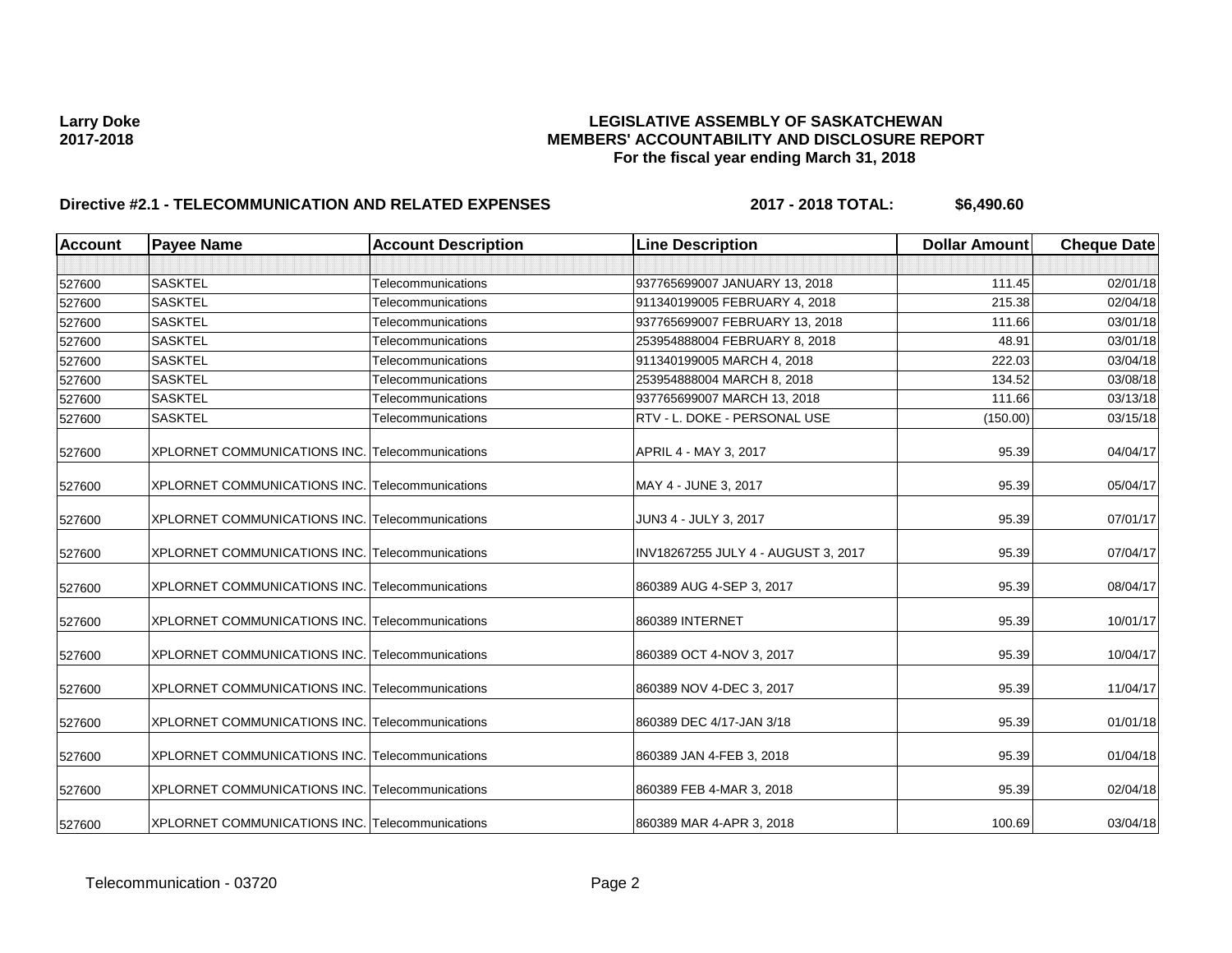# **Larry Doke LEGISLATIVE ASSEMBLY OF SASKATCHEWAN 2017-2018 MEMBERS' ACCOUNTABILITY AND DISCLOSURE REPORT For the fiscal year ending March 31, 2018**

# **Directive #2.1 - TELECOMMUNICATION AND RELATED EXPENSES 2017 - 2018 TOTAL: \$6,490.60**

| <b>Account</b> | <b>Payee Name</b> | <b>Account Description</b> | <b>Line Description</b>        | Dollar Amount | <b>Cheque Date</b> |
|----------------|-------------------|----------------------------|--------------------------------|---------------|--------------------|
|                |                   |                            |                                |               |                    |
| 530500         | <b>SASKTEL</b>    | Media Placement            | 911340199005 MAY/17            | 43.75         | 05/04/17           |
| 530500         | <b>SASKTEL</b>    | Media Placement            | 911340199005 JULY 4, 2017      | 43.75         | 07/04/17           |
| 530500         | <b>SASKTEL</b>    | Media Placement            | 911340199005 MAY/17            | (43.75)       | 01/01/18           |
| 530500         | <b>SASKTEL</b>    | Media Placement            | 911340199005 JULY 4, 2017      | (43.75)       | 01/01/18           |
| 530600         | <b>SASKTEL</b>    | Placement - Tender Ads     | 911340199005 APRIL 4, 2017     | 43.75         | 04/04/17           |
| 530600         | <b>SASKTEL</b>    | Placement - Tender Ads     | 911340199005 JUNE 4, 2017      | 43.75         | 06/04/17           |
| 530600         | <b>SASKTEL</b>    | Placement - Tender Ads     | 911340199005 AUGUST 4, 2017    | 43.75         | 08/04/17           |
| 530600         | <b>SASKTEL</b>    | Placement - Tender Ads     | 911340199005 SEPTEMBER 4, 2017 | 43.75         | 09/04/17           |
| 530600         | <b>SASKTEL</b>    | Placement - Tender Ads     | 911340199005 OCTOBER 4, 2017   | 43.75         | 10/04/17           |
| 530600         | <b>SASKTEL</b>    | Placement - Tender Ads     | 911340199005 NOVEMBER 4, 2017  | 43.75         | 11/04/17           |
| 530600         | <b>SASKTEL</b>    | Placement - Tender Ads     | 911340199005 DECEMBER 4, 2017  | 43.75         | 12/04/17           |
| 530600         | <b>SASKTEL</b>    | Placement - Tender Ads     | 911340199005 JULY 4, 2017      | 43.75         | 01/01/18           |
| 530600         | <b>SASKTEL</b>    | Placement - Tender Ads     | 911340199005 MAY/17            | 43.75         | 01/01/18           |
| 530600         | <b>SASKTEL</b>    | Placement - Tender Ads     | 911340199005 JANUARY 4, 2018   | 43.75         | 01/04/18           |
| 530600         | <b>SASKTEL</b>    | Placement - Tender Ads     | 911340199005 FEBRUARY 4, 2018  | 43.75         | 02/04/18           |
| 530600         | <b>SASKTEL</b>    | Placement - Tender Ads     | 911340199005 MARCH 4, 2018     | 43.75         | 03/04/18           |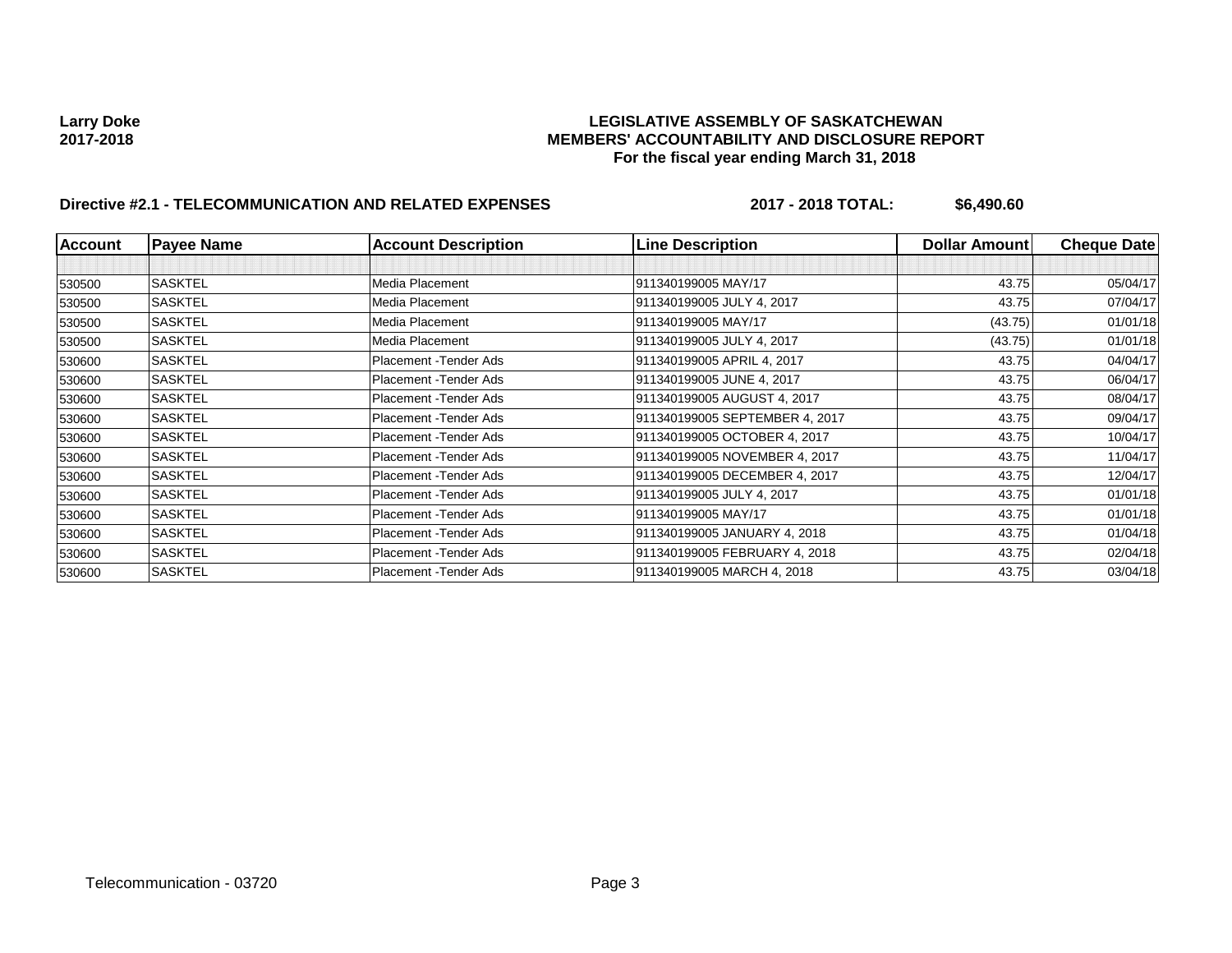### **LEGISLATIVE ASSEMBLY OF SASKATCHEWAN MEMBERS' ACCOUNTABILITY AND DISCLOSURE REPORT For the fiscal year ending March 31, 2018**

### **Directive #3.1 - MLA TRAVEL AND LIVING EXPENSES 2017 - 2018 TOTAL: \$37,360.97**

| <b>Account</b> | <b>Payee Name</b> | <b>Account Description</b>  | <b>Line Description</b>            | <b>Dollar Amount</b> | <b>Cheque Date</b> |
|----------------|-------------------|-----------------------------|------------------------------------|----------------------|--------------------|
|                |                   |                             |                                    |                      |                    |
|                |                   |                             | APRIL 2017 MLA REGINA              |                      |                    |
| 541900         | DOKE, LARRY       | <b>Elected Rep - Travel</b> | <b>ACCOMMODATIONS</b>              | 1,500.00             | 04/12/17           |
| 541900         | DOKE, LARRY       | <b>Elected Rep - Travel</b> | MLA TRAVEL APRIL 1 - 18, 2017      | 1.843.23             | 04/24/17           |
| 541900         | DOKE, LARRY       | <b>Elected Rep - Travel</b> | MLA TRAVEL APRIL 23 - MAY 12, 2017 | 1,700.75             | 05/15/17           |
|                |                   |                             | MAY 2017 MLA REGINA                |                      |                    |
| 541900         | DOKE, LARRY       | <b>Elected Rep - Travel</b> | <b>ACCOMMODATIONS</b>              | 1,550.00             | 05/24/17           |
| 541900         | DOKE, LARRY       | <b>Elected Rep - Travel</b> | MLA TRAVEL MAY 14 - JUNE 2, 2017   | 1,008.92             | 06/05/17           |
|                |                   |                             | JUNE 2017 MLA REGINA               |                      |                    |
| 541900         | DOKE, LARRY       | <b>Elected Rep - Travel</b> | <b>ACCOMMODATIONS</b>              | 1,500.00             | 06/19/17           |
| 541900         | DOKE, LARRY       | <b>Elected Rep - Travel</b> | MLA TRAVEL JUNE 6 - 14, 2017       | 516.75               | 06/22/17           |
| 541900         | DOKE, LARRY       | Elected Rep - Travel        | MLA TRAVEL JUNE 21 - JULY 14, 2017 | 1,740.20             | 07/18/17           |
|                |                   |                             | JULY 2017 MLA REGINA               |                      |                    |
| 541900         | DOKE, LARRY       | <b>Elected Rep - Travel</b> | <b>ACCOMMODATIONS</b>              | 1,550.00             | 07/25/17           |
|                |                   |                             | AUGUST 2017 MLA REGINA             |                      |                    |
| 541900         | DOKE, LARRY       | <b>Elected Rep - Travel</b> | <b>ACCOMMODATIONS</b>              | 1.550.00             | 08/09/17           |
| 541900         | DOKE, LARRY       | <b>Elected Rep - Travel</b> | MLA TRAVEL JUL 19-AUG 15, 2017     | 1,064.96             | 08/15/17           |
| 541900         | DOKE, LARRY       | <b>Elected Rep - Travel</b> | MLA TRAVEL AUG 28-SEP 15, 2017     | 931.99               | 09/19/17           |
|                |                   |                             | SEPTEMBER 2017 MLA REGINA          |                      |                    |
| 541900         | DOKE, LARRY       | <b>Elected Rep - Travel</b> | <b>ACCOMMODATION</b>               | 1,500.00             | 09/20/17           |
|                |                   |                             | OCTOBER 2017 MLA REGINA            |                      |                    |
| 541900         | DOKE, LARRY       | <b>Elected Rep - Travel</b> | <b>ACCOMMODATIONS</b>              | 1.550.00             | 10/13/17           |
| 541900         | DOKE, LARRY       | <b>Elected Rep - Travel</b> | MLA TRAVEL SEP 17-OCT 20, 2017     | 688.99               | 10/20/17           |
| 541900         | DOKE, LARRY       | <b>Elected Rep - Travel</b> | MLA TRAVEL OCT 25-NOV 2, 2017      | 1.149.76             | 11/02/17           |
| 541900         | DOKE, LARRY       | <b>Elected Rep - Travel</b> | MLA TRAVEL NOVEMBER 8-19, 2017     | 1,456.09             | 11/20/17           |
|                |                   |                             | NOVEMBER 2017 MLA REGINA           |                      |                    |
| 541900         | DOKE, LARRY       | <b>Elected Rep - Travel</b> | <b>ACCOMMODATIONS</b>              | 1,500.00             | 11/21/17           |
| 541900         | DOKE, LARRY       | <b>Elected Rep - Travel</b> | MLA TRAVEL NOV 20-DEC 4, 2017      | 1,756.85             | 12/08/17           |
|                |                   |                             | DECEMBER 2017 MLA REGINA           |                      |                    |
| 541900         | DOKE, LARRY       | <b>Elected Rep - Travel</b> | <b>ACCOMMODATIONS</b>              | 1,550.00             | 12/13/17           |
| 541900         | DOKE, LARRY       | Elected Rep - Travel        | MLA TRAVEL DECEMBER 5-19, 2017     | 779.19               | 01/01/18           |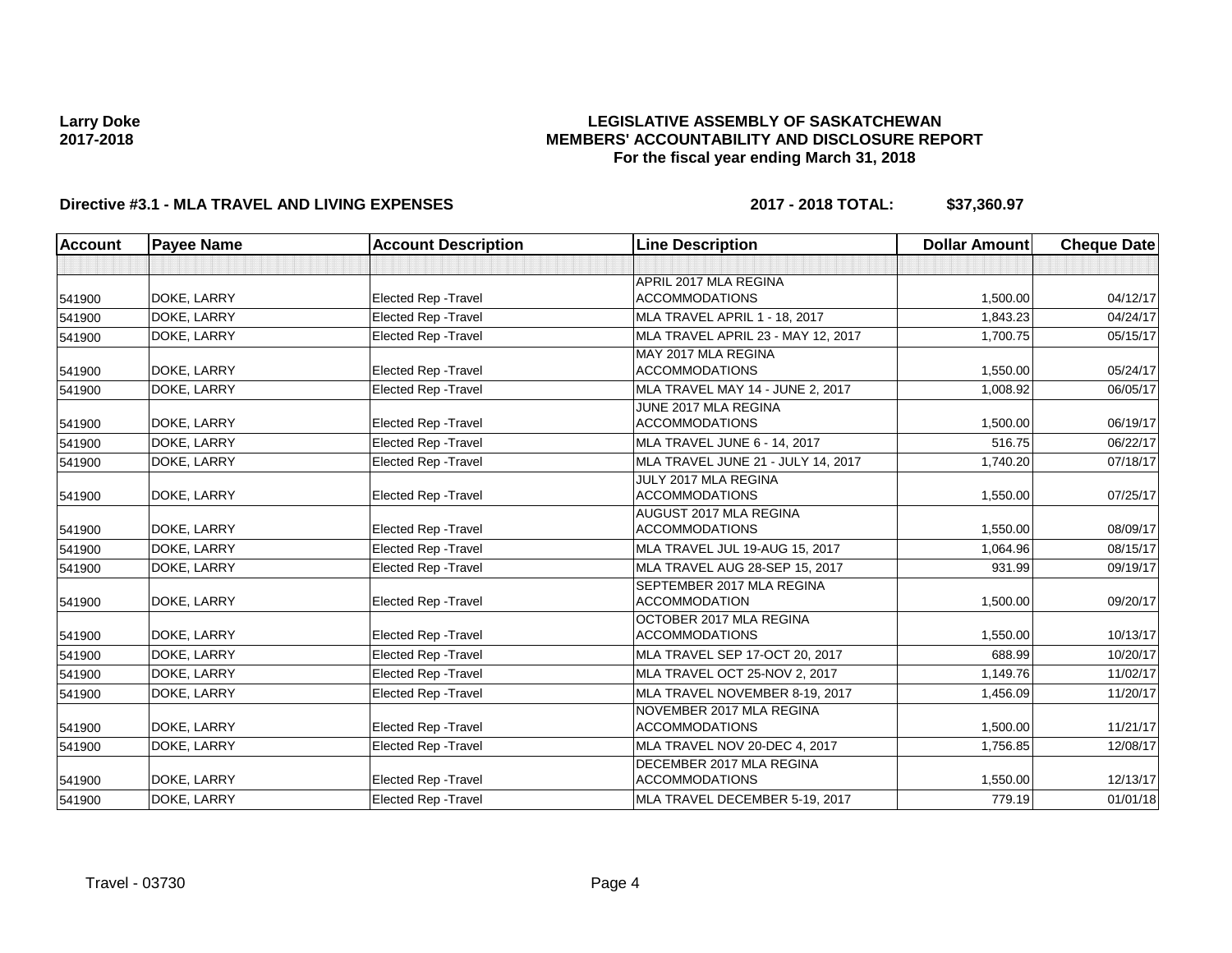#### **LEGISLATIVE ASSEMBLY OF SASKATCHEWAN MEMBERS' ACCOUNTABILITY AND DISCLOSURE REPORT For the fiscal year ending March 31, 2018**

### **Directive #3.1 - MLA TRAVEL AND LIVING EXPENSES 2017 - 2018 TOTAL: \$37,360.97**

| <b>Account</b> | <b>Payee Name</b> | <b>Account Description</b>  | <b>Line Description</b>         | <b>Dollar Amountl</b> | <b>Cheque Date</b> |
|----------------|-------------------|-----------------------------|---------------------------------|-----------------------|--------------------|
|                |                   |                             |                                 |                       |                    |
|                |                   |                             | JANUARY 2018 MLA REGINA         |                       |                    |
| 541900         | DOKE, LARRY       | <b>Elected Rep - Travel</b> | <b>ACCOMMODATION</b>            | 1.550.00              | 01/17/18           |
| 541900         | DOKE, LARRY       | Elected Rep - Travel        | MLA TRAVEL JANUARY 3-26, 2018   | 454.37                | 02/01/18           |
|                |                   |                             | <b>FEBRUARY 2018 MLA REGINA</b> |                       |                    |
| 541900         | DOKE, LARRY       | <b>Elected Rep - Travel</b> | <b>ACCOMMODATIONS</b>           | 1,400.00              | 02/13/18           |
| 541900         | DOKE, LARRY       | Elected Rep - Travel        | MLA TRAVEL FEBRUARY 1-14, 2018  | 619.19                | 02/14/18           |
| 541900         | DOKE, LARRY       | Elected Rep - Travel        | MLA TRAVEL FEBRUARY 15-28, 2018 | 958.92                | 03/01/18           |
| 541900         | DOKE, LARRY       | Elected Rep - Travel        | MLA TRAVEL MARCH 7-21, 2018     | 1,387.68              | 03/21/18           |
|                |                   |                             | IMARCH 2018 MLA REGINA          |                       |                    |
| 541900         | DOKE, LARRY       | <b>Elected Rep - Travel</b> | <b>ACCOMMODATIONS</b>           | 1,550.00              | 03/21/18           |
| 541900         | DOKE, LARRY       | Elected Rep - Travel        | MLA TRAVEL MARCH 22-29, 2018    | 1,053.13              | 03/29/18           |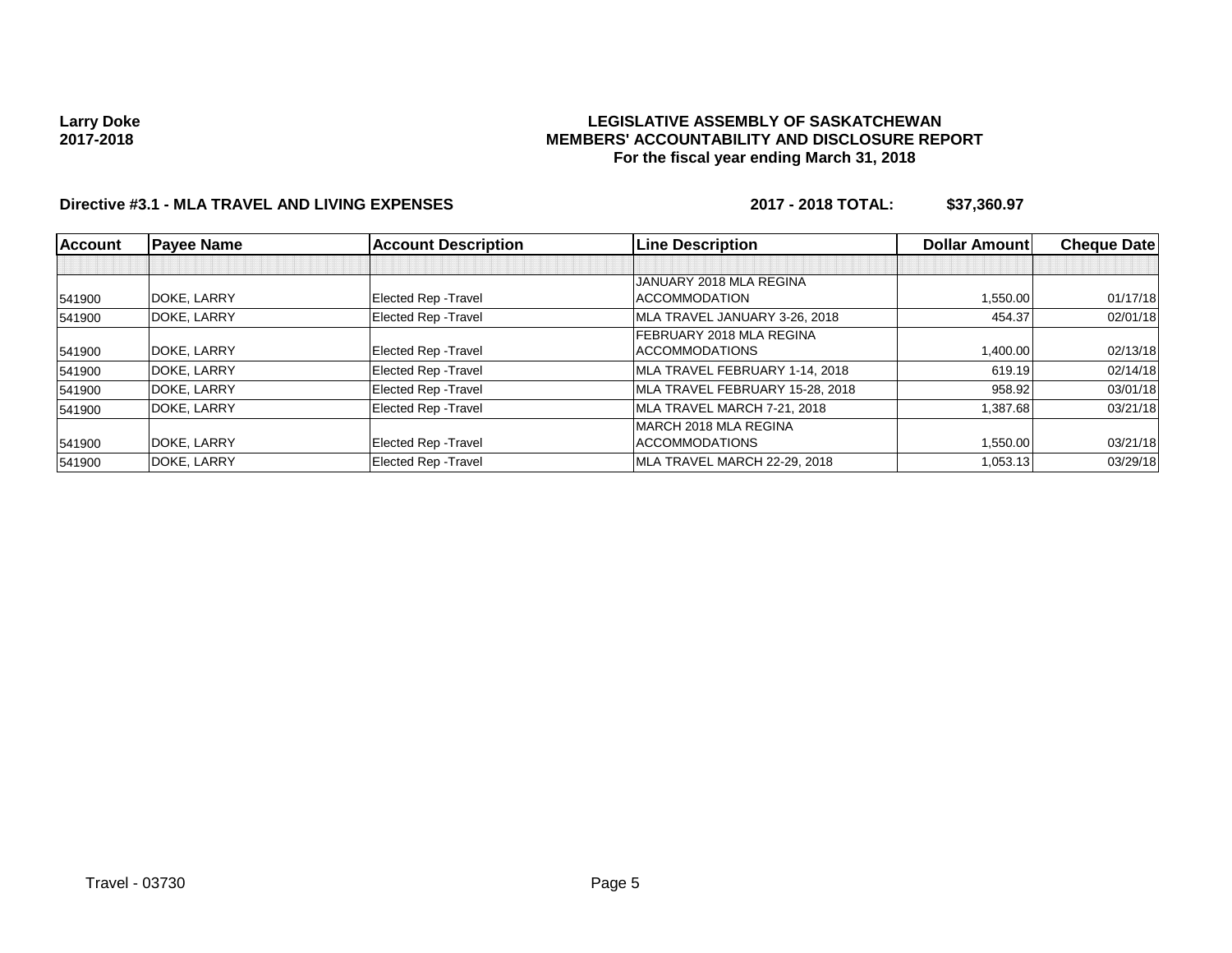### **LEGISLATIVE ASSEMBLY OF SASKATCHEWAN MEMBERS' ACCOUNTABILITY AND DISCLOSURE REPORT For the fiscal year ending March 31, 2018**

| <b>Account</b> | <b>Payee Name</b>     | <b>Account Description</b>                | <b>Line Description</b>                         | <b>Dollar Amount</b> | <b>Cheque Date</b> |
|----------------|-----------------------|-------------------------------------------|-------------------------------------------------|----------------------|--------------------|
|                |                       |                                           |                                                 |                      |                    |
| 522000         | CHISHOLM VENTURES INC | Rent of Ground, Buildings and Other Space | APRIL 2017 MLA OFFICE RENT                      | 1,200.00             | 04/01/17           |
| 522000         | CHISHOLM VENTURES INC | Rent of Ground, Buildings and Other Space | MAY 2017 MLA OFFICE RENT                        | 1,200.00             | 05/01/17           |
| 522000         | CHISHOLM VENTURES INC | Rent of Ground, Buildings and Other Space | JUNE 2017 MLA OFFICE RENT                       | 1,200.00             | 06/01/17           |
| 522000         | CHISHOLM VENTURES INC | Rent of Ground, Buildings and Other Space | JULY 2017 MLA OFFICE RENT                       | 1,200.00             | 07/01/17           |
| 522000         | CHISHOLM VENTURES INC | Rent of Ground, Buildings and Other Space | <b>AUGUST 2017 MLA OFFICE RENT</b>              | 1,200.00             | 08/22/17           |
| 522000         | CHISHOLM VENTURES INC | Rent of Ground, Buildings and Other Space | <b>SEPTEMBER OFFICE RENT</b>                    | 1,200.00             | 09/01/17           |
| 522000         | CHISHOLM VENTURES INC | Rent of Ground, Buildings and Other Space | OCTOBER 2017 MLA OFFICE RENT                    | 1,200.00             | 10/10/17           |
| 522000         | CHISHOLM VENTURES INC | Rent of Ground, Buildings and Other Space | NOVEMBER 2017 MLA OFFICE RENT                   | 1,200.00             | 11/21/17           |
| 522000         | CHISHOLM VENTURES INC | Rent of Ground, Buildings and Other Space | DECEMBER 2017 MLA OFFICE RENT                   | 1,200.00             | 12/18/17           |
| 522000         | CHISHOLM VENTURES INC | Rent of Ground, Buildings and Other Space | JANUARY 2018 MLA OFFICE RENT                    | 1,200.00             | 01/17/18           |
| 522000         | CHISHOLM VENTURES INC | Rent of Ground, Buildings and Other Space | FEBRUARY 2018 MLA OFFICE RENT                   | 1,200.00             | 02/13/18           |
| 522000         | CHISHOLM VENTURES INC | Rent of Ground, Buildings and Other Space | MARCH 2018 MLA OFFICE RENT                      | 1,200.00             | 03/08/18           |
| 522000         | STEPHEN HOLDINGS INC. | Rent of Ground, Buildings and Other Space | APRIL 2017 MEETING ROOM RENTAL                  | 400.00               | 04/01/17           |
| 522000         | STEPHEN HOLDINGS INC. | Rent of Ground, Buildings and Other Space | MAY 2017 MEETING ROOM FACILITY<br><b>RENTAL</b> | 400.00               | 05/01/17           |
| 522000         | STEPHEN HOLDINGS INC. | Rent of Ground, Buildings and Other Space | JUNE 2017 MEETING ROOM RENTAL                   | 400.00               | 06/01/17           |
| 522000         | STEPHEN HOLDINGS INC. | Rent of Ground, Buildings and Other Space | JULY 2017 MLA OFFICE RENT                       | 400.00               | 07/01/17           |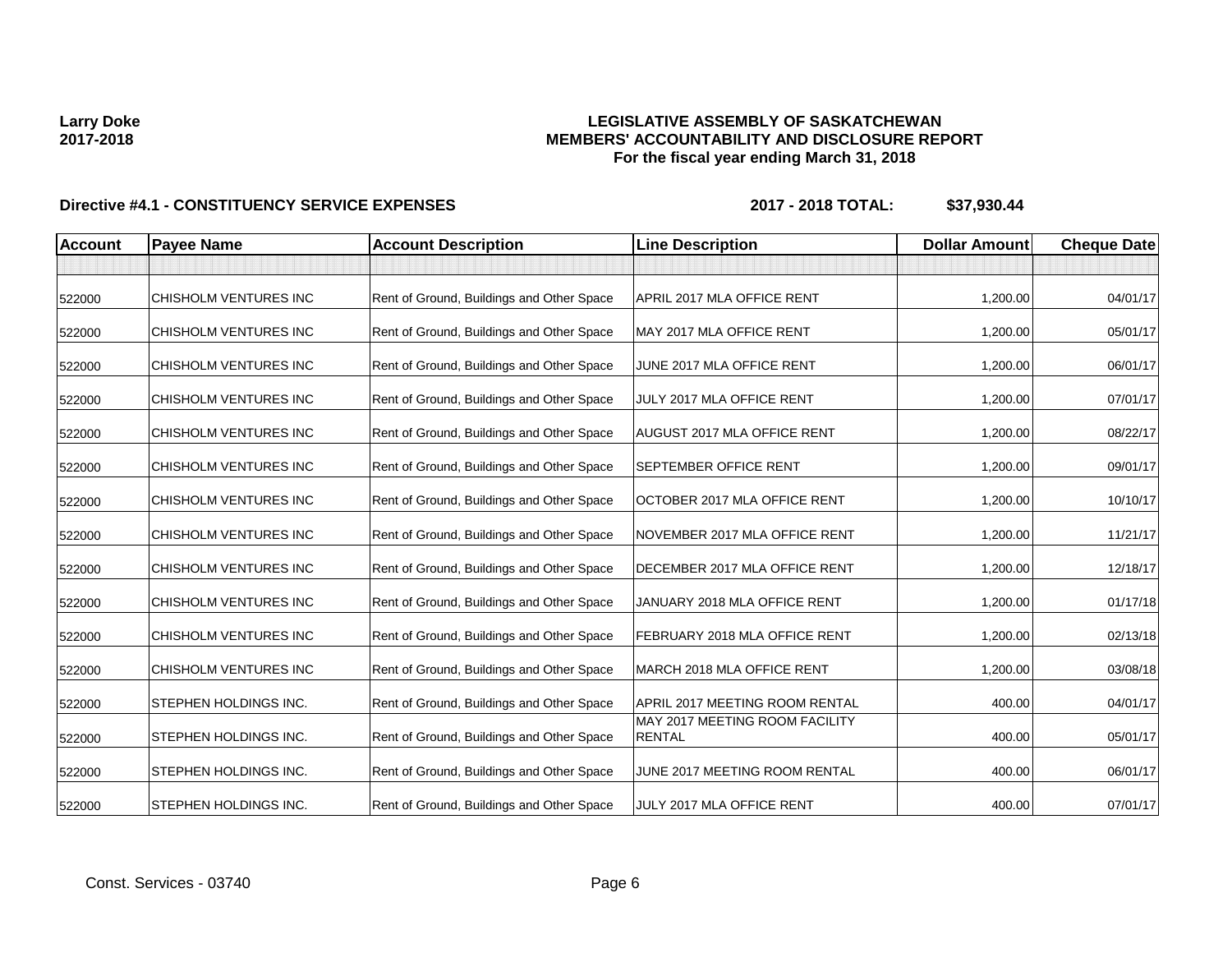### **LEGISLATIVE ASSEMBLY OF SASKATCHEWAN MEMBERS' ACCOUNTABILITY AND DISCLOSURE REPORT For the fiscal year ending March 31, 2018**

| <b>Account</b> | <b>Payee Name</b>                                   | <b>Account Description</b>                | <b>Line Description</b>                  | <b>Dollar Amount</b> | <b>Cheque Date</b> |
|----------------|-----------------------------------------------------|-------------------------------------------|------------------------------------------|----------------------|--------------------|
|                |                                                     |                                           |                                          |                      |                    |
| 522000         | <b>STEPHEN HOLDINGS INC.</b>                        | Rent of Ground, Buildings and Other Space | <b>AUGUST 2017 MEETING ROOM RENTAL</b>   | 400.00               | 08/22/17           |
| 522000         | <b>STEPHEN HOLDINGS INC.</b>                        | Rent of Ground, Buildings and Other Space | <b>SEPTEMBER OFFICE RENT</b>             | 400.00               | 09/01/17           |
| 522000         | <b>STEPHEN HOLDINGS INC.</b>                        | Rent of Ground, Buildings and Other Space | <b>OCTOBER 2017 MEETING ROOM RENTAL</b>  | 400.00               | 10/10/17           |
| 522000         | <b>STEPHEN HOLDINGS INC.</b>                        | Rent of Ground, Buildings and Other Space | NOVEMBER 2017 MEETING ROOM RENTAL        | 400.00               | 11/21/17           |
| 522000         | <b>STEPHEN HOLDINGS INC.</b>                        | Rent of Ground, Buildings and Other Space | DECEMBER 2017 MEETING ROOM RENT          | 400.00               | 12/18/17           |
| 522000         | <b>STEPHEN HOLDINGS INC.</b>                        | Rent of Ground, Buildings and Other Space | JANUARY 2018 MEETING ROOM RENTAL         | 400.00               | 01/17/18           |
| 522000         | <b>STEPHEN HOLDINGS INC.</b>                        | Rent of Ground, Buildings and Other Space | <b>FEBRUARY 2018 MEETING ROOM RENTAL</b> | 400.00               | 02/13/18           |
| 522000         | <b>STEPHEN HOLDINGS INC.</b>                        | Rent of Ground, Buildings and Other Space | MARCH 2018 MEETING ROOM RENTAL           | 400.00               | 03/08/18           |
| 522200         | MINISTER OF FINANCE-MINISTRY<br>OF CENTRAL SERVICES | Rent of Photocopiers                      | PHOTOCOPIER SERVICE FEES FOR 2017-<br>18 | 100.00               | 12/01/17           |
| 522200         | TOSHIBA BUSINESS SOLUTIONS                          | Rent of Photocopiers                      | <b>COPIER CHARGES</b>                    | 172.26               | 08/11/17           |
| 522200         | TOSHIBA BUSINESS SOLUTIONS                          | Rent of Photocopiers                      | <b>COPIER CHARGES</b>                    | 143.63               | 09/01/17           |
| 522200         | TOSHIBA BUSINESS SOLUTIONS                          | Rent of Photocopiers                      | <b>COPIER CHARGES</b>                    | 153.67               | 09/01/17           |
| 522200         | TOSHIBA BUSINESS SOLUTIONS                          | <b>Rent of Photocopiers</b>               | <b>COPIER CHARGES</b>                    | 163.05               | 10/01/17           |
| 522200         | TOSHIBA BUSINESS SOLUTIONS                          | Rent of Photocopiers                      | <b>COPIER CHARGES</b>                    | 155.26               | 11/01/17           |
| 522200         | TOSHIBA BUSINESS SOLUTIONS                          | Rent of Photocopiers                      | <b>COPIER CHARGES</b>                    | 157.58               | 12/01/17           |
| 522200         | TOSHIBA BUSINESS SOLUTIONS                          | Rent of Photocopiers                      | <b>COPIER CHARGES</b>                    | 149.83               | 01/01/18           |
| 522200         | TOSHIBA BUSINESS SOLUTIONS                          | Rent of Photocopiers                      | <b>COPIER CHARGES</b>                    | 153.13               | 02/01/18           |
| 522200         | TOSHIBA BUSINESS SOLUTIONS                          | Rent of Photocopiers                      | <b>COPIER CHARGES</b>                    | 159.23               | 03/01/18           |
| 522200         | TOSHIBA OF CANADA LTD.                              | Rent of Photocopiers                      | <b>COPIER CHARGES</b>                    | 175.96               | 05/01/17           |
| 522200         | TOSHIBA OF CANADA LTD.                              | Rent of Photocopiers                      | <b>COPIER CHARGES</b>                    | 178.40               | 05/05/17           |
| 522200         | TOSHIBA OF CANADA LTD.                              | Rent of Photocopiers                      | <b>COPIER CHARGES</b>                    | 172.81               | 06/05/17           |
| 522200         | TOSHIBA OF CANADA LTD.                              | Rent of Photocopiers                      | <b>COPIER CHARGES</b>                    | 19.42                | 08/01/17           |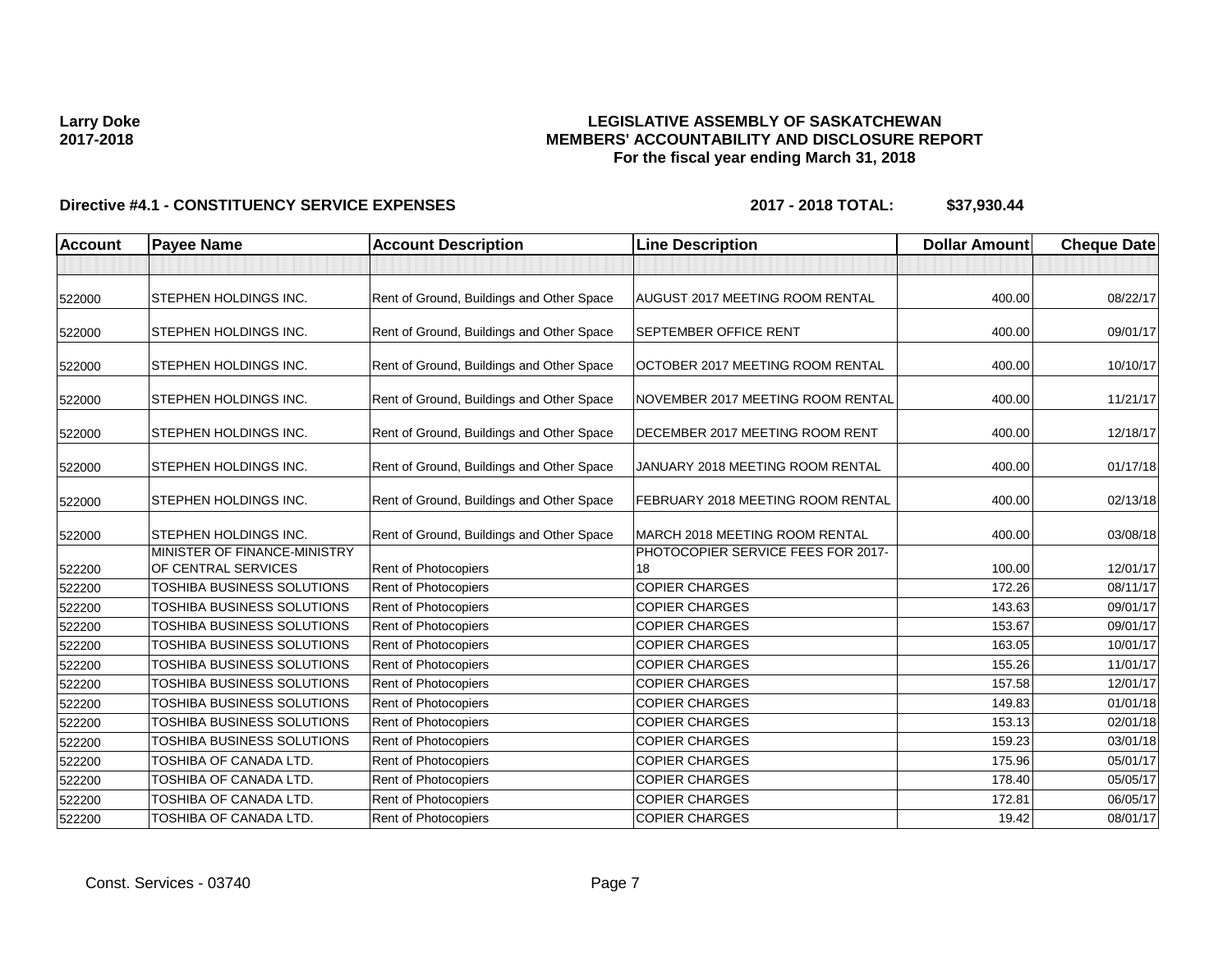#### **LEGISLATIVE ASSEMBLY OF SASKATCHEWAN MEMBERS' ACCOUNTABILITY AND DISCLOSURE REPORT For the fiscal year ending March 31, 2018**

| <b>Account</b> | <b>Payee Name</b>                                | <b>Account Description</b>           | <b>Line Description</b>                                        | <b>Dollar Amount</b> | <b>Cheque Date</b> |
|----------------|--------------------------------------------------|--------------------------------------|----------------------------------------------------------------|----------------------|--------------------|
|                |                                                  |                                      |                                                                |                      |                    |
|                | <b>ELLIOTT INSURANCE SERVICES</b>                |                                      |                                                                |                      |                    |
| 522500         | LTD.                                             | <b>Insurance Premiums</b>            | WAWA M2169518 OFFICE INSURANCE                                 | 424.00               | 01/01/18           |
| 525000         | DOKE, LARRY                                      | Postal, Courier, Freight and Related | <b>REIMB: POSTAGE</b>                                          | 298.91               | 03/01/18           |
| 528000         | <b>KELLY'S COMPUTER WORKS</b>                    | <b>Support Services</b>              | <b>TECHNICAL SERVICE</b>                                       | 94.34                | 06/01/17           |
| 528000         | <b>KELLY'S COMPUTER WORKS</b>                    | <b>Support Services</b>              | <b>TECHNICAL SUPPORT</b>                                       | 78.71                | 07/15/17           |
| 529000         | CHEESBROUGH, JOYCE                               | <b>General Contractual Services</b>  | APRIL 2017 JANITORIAL SERVICES -<br><b>CONSTITUENCY OFFICE</b> | 100.00               | 05/01/17           |
| 529000         | CHEESBROUGH, JOYCE                               | <b>General Contractual Services</b>  | MAY 2017 JANITORIAL SERVICE                                    | 80.00                | 06/01/17           |
| 529000         | CHEESBROUGH, JOYCE                               | <b>General Contractual Services</b>  | MLA OFFICE JANITORIAL SERVICE JUN/17                           | 80.00                | 06/28/17           |
| 529000         | CHEESBROUGH, JOYCE                               | <b>General Contractual Services</b>  | <b>JULY 2017 JANITORIAL SERVICE</b>                            | 100.00               | 08/01/17           |
| 529000         | CHEESBROUGH, JOYCE                               | <b>General Contractual Services</b>  | OFFICE CLEANING SERVICES AUGUST<br>2017                        | 100.00               | 09/01/17           |
| 529000         | CHEESBROUGH, JOYCE                               | <b>General Contractual Services</b>  | MLA OFFICE JANITORIAL SERVICE SEP/17                           | 80.00                | 10/01/17           |
| 529000         | CHEESBROUGH, JOYCE                               | <b>General Contractual Services</b>  | MLA OFFICE JANITORIAL SERVICE DEC/17                           | 40.00                | 01/05/18           |
| 529000         | CHEESBROUGH, JOYCE                               | <b>General Contractual Services</b>  | MLA OFFICE JANITORIAL SERVICE JAN/18                           | 80.00                | 02/01/18           |
| 529000         | CHEESBROUGH, JOYCE                               | <b>General Contractual Services</b>  | MLA OFFICE JANITORIAL SERVICE FEB/18                           | 80.00                | 03/01/18           |
| 529000         | CHEESBROUGH, JOYCE                               | <b>General Contractual Services</b>  | MLA OFFICE JANITORIAL SERVICE MAR/18                           | 80.00                | 03/23/18           |
| 529000         | <b>SHRED-IT INTERNATIONAL ULC</b>                | <b>General Contractual Services</b>  | <b>SHREDDING SERVICES</b>                                      | 291.11               | 03/07/18           |
| 530300         | MARU GROUP CANADA INC.                           | Primary Research/Focus group         | AD HOC CONSULTING - NO GST                                     | 607.15               | 07/01/17           |
| 530300         | <b>MARU GROUP CANADA INC.</b>                    | Primary Research/Focus group         | AD HOC CONSULTING - NO GST                                     | 646.74               | 01/01/18           |
| 530300         | MARU GROUP CANADA INC.                           | Primary Research/Focus group         | AD HOC CONSULTING - NO GST                                     | 632.97               | 03/01/18           |
| 530500         | <b>BATTLEFORDS CHAMBER OF</b><br><b>COMMERCE</b> | Media Placement                      | <b>ADVERTISING</b>                                             | 250.00               | 08/01/17           |
| 530500         | <b>CENTURY SIGN RENTALS</b>                      | Media Placement                      | <b>ADVERTISING</b>                                             | 100.00               | 04/01/17           |
| 530500         | <b>CENTURY SIGN RENTALS</b>                      | Media Placement                      | <b>ADVERTISING</b>                                             | 100.00               | 05/01/17           |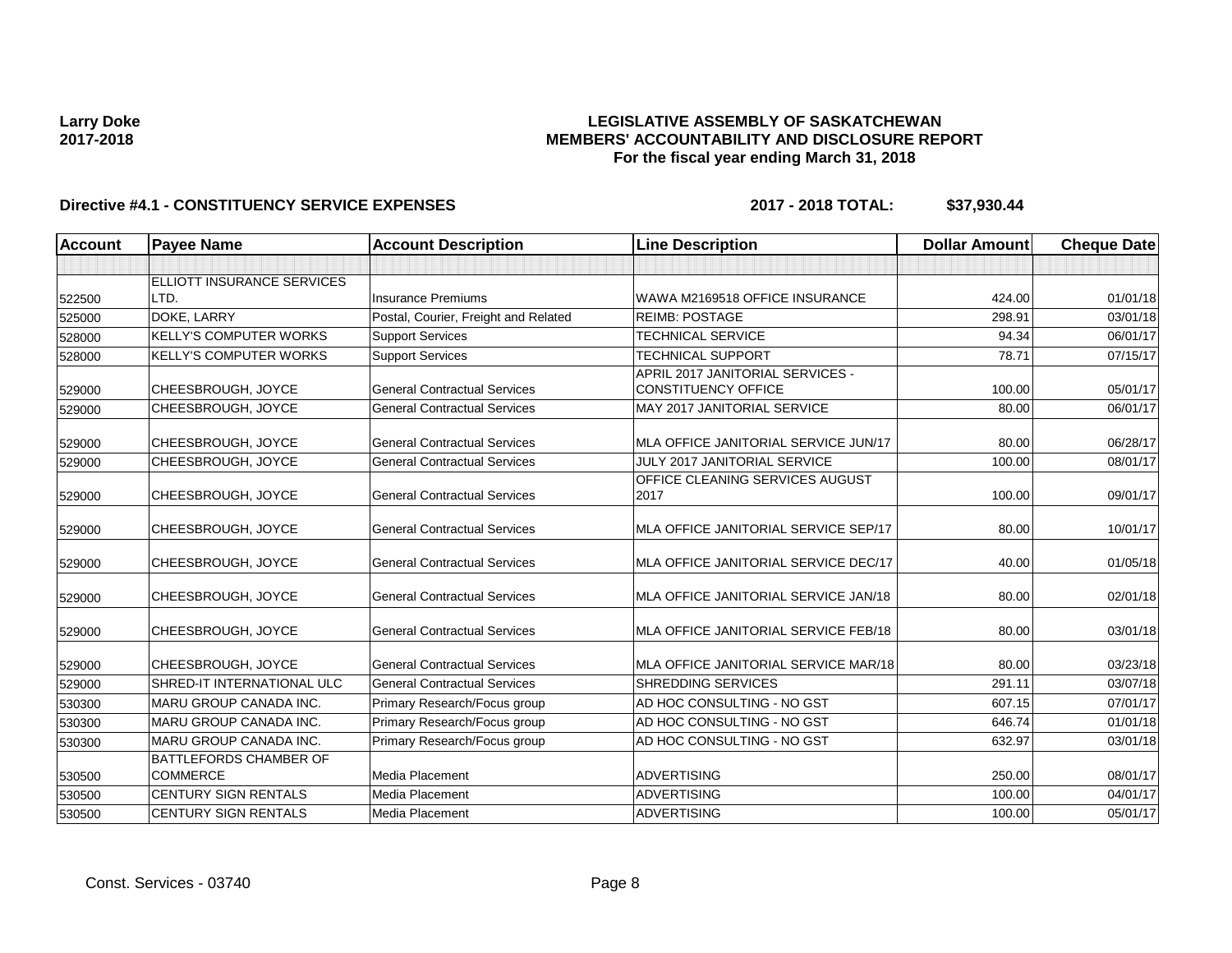### **LEGISLATIVE ASSEMBLY OF SASKATCHEWAN MEMBERS' ACCOUNTABILITY AND DISCLOSURE REPORT For the fiscal year ending March 31, 2018**

| <b>Account</b> | <b>Payee Name</b>                 | <b>Account Description</b> | <b>Line Description</b>   | <b>Dollar Amount</b> | <b>Cheque Date</b> |
|----------------|-----------------------------------|----------------------------|---------------------------|----------------------|--------------------|
|                |                                   |                            |                           |                      |                    |
| 530500         | <b>CENTURY SIGN RENTALS</b>       | Media Placement            | <b>ADVERTISING</b>        | 100.00               | 06/01/17           |
| 530500         | <b>CENTURY SIGN RENTALS</b>       | <b>Media Placement</b>     | <b>ADVERTISING</b>        | 100.00               | 07/01/17           |
| 530500         | <b>CENTURY SIGN RENTALS</b>       | Media Placement            | <b>ADVERTISING</b>        | 100.00               | 08/01/17           |
| 530500         | <b>CENTURY SIGN RENTALS</b>       | Media Placement            | <b>ADVERTISING</b>        | 100.00               | 09/01/17           |
| 530500         | <b>CENTURY SIGN RENTALS</b>       | Media Placement            | <b>ADVERTISING</b>        | 100.00               | 10/03/17           |
| 530500         | <b>CENTURY SIGN RENTALS</b>       | <b>Media Placement</b>     | <b>ADVERTISING</b>        | 100.00               | 11/01/17           |
| 530500         | <b>CENTURY SIGN RENTALS</b>       | Media Placement            | <b>ADVERTISING</b>        | 100.00               | 12/01/17           |
| 530500         | CENTURY SIGN RENTALS              | Media Placement            | <b>ADVERTISING</b>        | 100.00               | 01/01/18           |
| 530500         | <b>CENTURY SIGN RENTALS</b>       | Media Placement            | <b>ADVERTISING</b>        | 110.00               | 02/01/18           |
| 530500         | <b>CENTURY SIGN RENTALS</b>       | Media Placement            | <b>ADVERTISING</b>        | 110.00               | 03/01/18           |
| 530500         | <b>CUT KNIFE COURIER</b>          | Media Placement            | <b>ADVERTISING</b>        | 25.00                | 04/07/17           |
| 530500         | <b>CUT KNIFE COURIER</b>          | Media Placement            | <b>ADVERTISING</b>        | 25.00                | 05/13/17           |
| 530500         | <b>CUT KNIFE COURIER</b>          | Media Placement            | <b>ADVERTISING</b>        | 25.00                | 06/17/17           |
| 530500         | <b>CUT KNIFE COURIER</b>          | Media Placement            | <b>ADVERTISING</b>        | 33.33                | 06/17/17           |
| 530500         | <b>CUT KNIFE COURIER</b>          | Media Placement            | <b>ADVERTISING</b>        | 25.00                | 07/12/17           |
| 530500         | <b>CUT KNIFE COURIER</b>          | Media Placement            | <b>ADVERTISING</b>        | 25.00                | 10/01/17           |
| 530500         | <b>CUT KNIFE COURIER</b>          | Media Placement            | <b>ADVERTISING</b>        | 25.00                | 11/01/17           |
| 530500         | <b>CUT KNIFE COURIER</b>          | Media Placement            | <b>ADVERTISING</b>        | 25.00                | 11/10/17           |
| 530500         | <b>CUT KNIFE COURIER</b>          | Media Placement            | <b>ADVERTISING</b>        | 25.00                | 01/01/18           |
| 530500         | <b>CUT KNIFE COURIER</b>          | Media Placement            | <b>ADVERTISING</b>        | 121.87               | 01/01/18           |
| 530500         | <b>CUT KNIFE COURIER</b>          | Media Placement            | <b>ADVERTISING</b>        | 25.00                | 02/01/18           |
| 530500         | <b>CUT KNIFE COURIER</b>          | Media Placement            | <b>ADVERTISING</b>        | 25.00                | 03/01/18           |
| 530500         | <b>CUT KNIFE COURIER</b>          | Media Placement            | <b>ADVERTISING</b>        | 25.00                | 03/15/18           |
| 530500         | DOKE, LARRY                       | Media Placement            | <b>REIMB: ADVERTISING</b> | 60.00                | 01/01/18           |
| 530500         | DOKE, LARRY                       | Media Placement            | <b>REIMB: ADVERTISING</b> | 45.00                | 03/01/18           |
| 530500         | <b>FABMAR COMMUNICATIONS LTD.</b> | Media Placement            | ADVERTISING - NO GST      | 52.16                | 03/01/18           |
| 530500         | <b>FABMAR COMMUNICATIONS LTD.</b> | Media Placement            | ADVERTISING - NO GST      | 52.16                | 03/01/18           |
| 530500         | <b>GOLD EAGLE CASINO</b>          | Media Placement            | <b>ADVERTISING</b>        | 250.00               | 11/01/17           |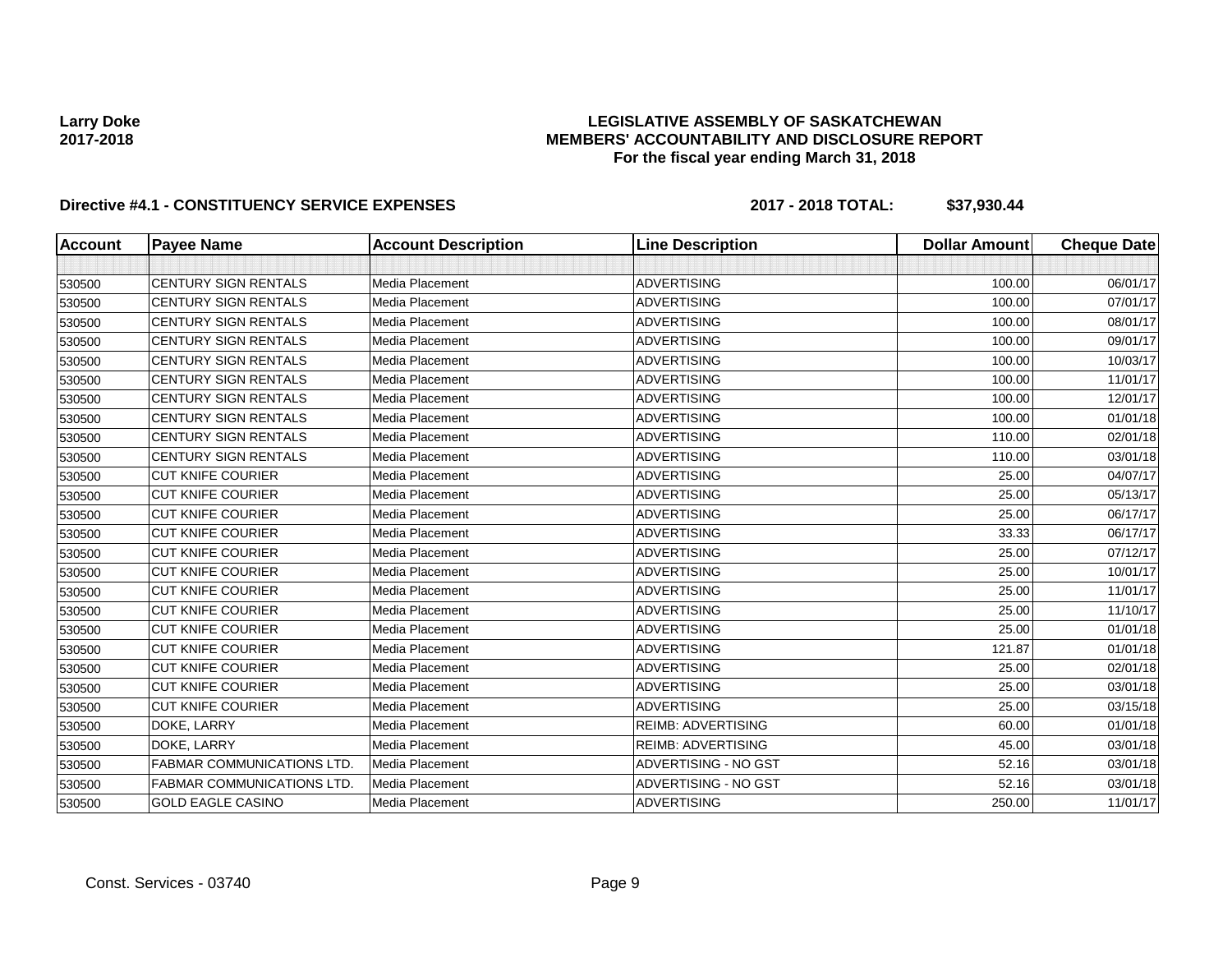### **LEGISLATIVE ASSEMBLY OF SASKATCHEWAN MEMBERS' ACCOUNTABILITY AND DISCLOSURE REPORT For the fiscal year ending March 31, 2018**

| <b>Account</b> | <b>Payee Name</b>               | <b>Account Description</b> | <b>Line Description</b> | <b>Dollar Amount</b> | <b>Cheque Date</b> |
|----------------|---------------------------------|----------------------------|-------------------------|----------------------|--------------------|
|                |                                 |                            |                         |                      |                    |
|                | GOLDEN WEST BROADCASTING        |                            |                         |                      |                    |
| 530500         | LTD.                            | Media Placement            | ADVERTISING - NO GST    | 80.37                | 03/01/18           |
|                | <b>GOLDEN WEST BROADCASTING</b> |                            |                         |                      |                    |
| 530500         | LTD.                            | <b>Media Placement</b>     | ADVERTISING - NO GST    | 34.23                | 03/01/18           |
|                | <b>GOLDEN WEST BROADCASTING</b> |                            |                         |                      |                    |
| 530500         | LTD.                            | Media Placement            | <b>ADVERTISING</b>      | 66.98                | 03/01/18           |
| 530500         | <b>GUENTHER, DONNA</b>          | Media Placement            | <b>ADVERTISING</b>      | 100.00               | 05/01/17           |
| 530500         | <b>GUENTHER, DONNA</b>          | Media Placement            | <b>ADVERTISING</b>      | 100.00               | 06/01/17           |
| 530500         | HARVARD BROADCASTING INC.       | Media Placement            | <b>ADVERTISING</b>      | 159.70               | 03/01/18           |
|                | <b>JIM PATTISON BROADCAST</b>   |                            |                         |                      |                    |
| 530500         | <b>GROUP</b>                    | <b>Media Placement</b>     | <b>ADVERTISING</b>      | 69.07                | 03/01/18           |
|                | JIM PATTISON BROADCAST          |                            |                         |                      |                    |
| 530500         | <b>GROUP</b>                    | <b>Media Placement</b>     | <b>ADVERTISING</b>      | 72.14                | 03/01/18           |
|                | LIVELONG AND DISTRICT           |                            |                         |                      |                    |
| 530500         | <b>RECREATION ASSOC. INC.</b>   | Media Placement            | <b>ADVERTISING</b>      | 50.00                | 03/01/18           |
| 530500         | <b>LLOYDMINSTER SOURCE</b>      | Media Placement            | <b>ADVERTISING</b>      | 87.00                | 04/04/17           |
| 530500         | <b>LLOYDMINSTER SOURCE</b>      | <b>Media Placement</b>     | <b>ADVERTISING</b>      | 87.00                | 05/04/17           |
| 530500         | <b>LLOYDMINSTER SOURCE</b>      | Media Placement            | <b>ADVERTISING</b>      | 55.00                | 05/11/17           |
| 530500         | <b>LLOYDMINSTER SOURCE</b>      | Media Placement            | <b>ADVERTISING</b>      | 87.00                | 06/01/17           |
| 530500         | <b>LLOYDMINSTER SOURCE</b>      | Media Placement            | <b>ADVERTISING</b>      | 94.00                | 07/01/17           |
| 530500         | <b>LLOYDMINSTER SOURCE</b>      | Media Placement            | <b>ADVERTISING</b>      | 87.00                | 07/06/17           |
| 530500         | <b>LLOYDMINSTER SOURCE</b>      | Media Placement            | <b>ADVERTISING</b>      | 87.00                | 08/03/17           |
| 530500         | <b>LLOYDMINSTER SOURCE</b>      | Media Placement            | <b>ADVERTISING</b>      | 87.00                | 09/07/17           |
| 530500         | <b>LLOYDMINSTER SOURCE</b>      | <b>Media Placement</b>     | ADVERTISING             | 87.00                | 10/05/17           |
| 530500         | <b>LLOYDMINSTER SOURCE</b>      | Media Placement            | <b>ADVERTISING</b>      | 87.00                | 11/02/17           |
| 530500         | <b>LLOYDMINSTER SOURCE</b>      | Media Placement            | <b>ADVERTISING</b>      | 55.00                | 11/09/17           |
| 530500         | <b>LLOYDMINSTER SOURCE</b>      | Media Placement            | <b>ADVERTISING</b>      | 87.00                | 12/07/17           |
| 530500         | LLOYDMINSTER SOURCE             | Media Placement            | <b>ADVERTISING</b>      | 125.00               | 01/01/18           |
| 530500         | <b>LLOYDMINSTER SOURCE</b>      | Media Placement            | <b>ADVERTISING</b>      | 87.00                | 01/04/18           |
| 530500         | LLOYDMINSTER SOURCE             | Media Placement            | <b>ADVERTISING</b>      | 87.00                | 02/01/18           |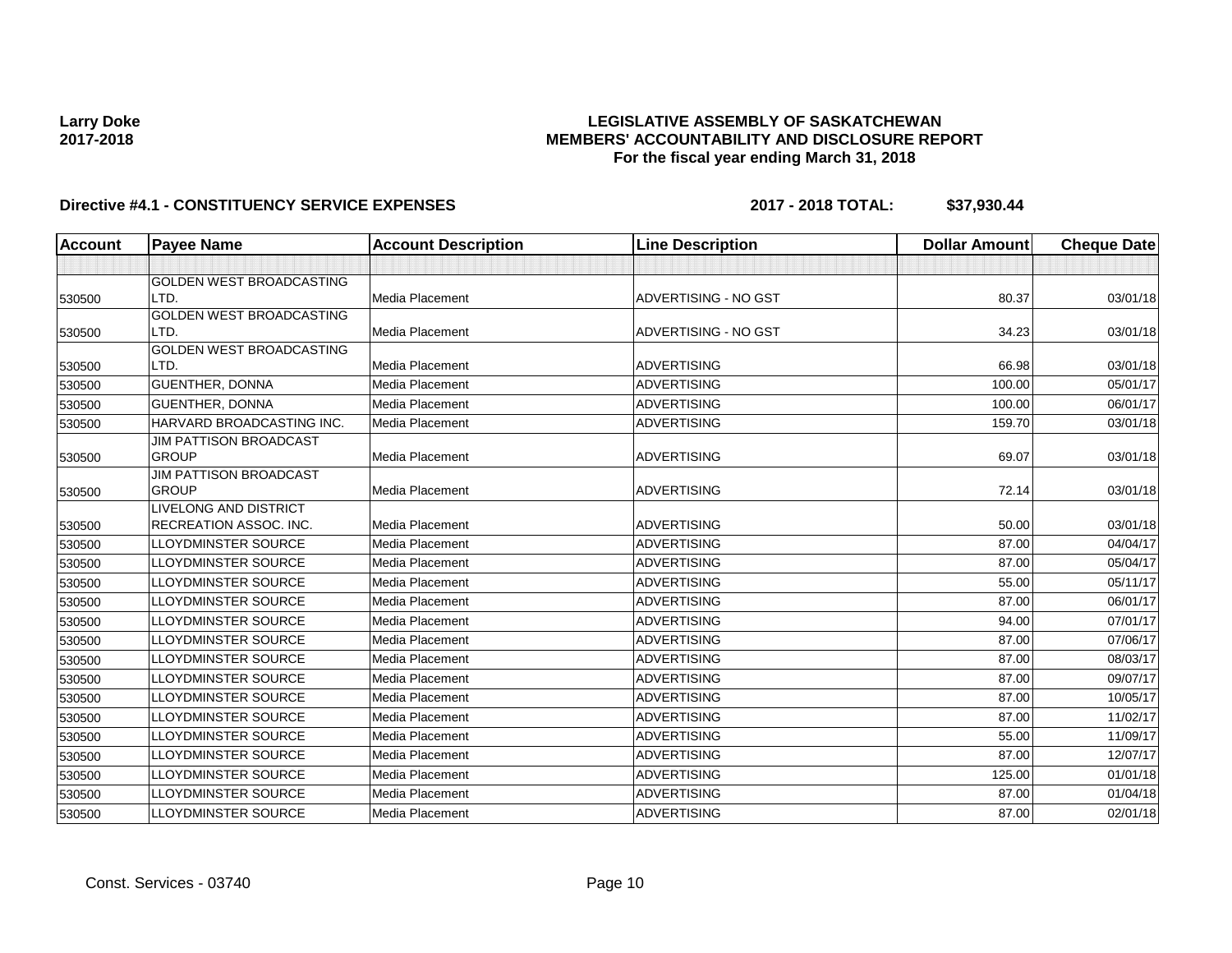### **LEGISLATIVE ASSEMBLY OF SASKATCHEWAN MEMBERS' ACCOUNTABILITY AND DISCLOSURE REPORT For the fiscal year ending March 31, 2018**

| <b>Account</b> | <b>Payee Name</b>                                  | <b>Account Description</b> | <b>Line Description</b> | <b>Dollar Amount</b> | <b>Cheque Date</b> |
|----------------|----------------------------------------------------|----------------------------|-------------------------|----------------------|--------------------|
|                |                                                    |                            |                         |                      |                    |
| 530500         | <b>LLOYDMINSTER SOURCE</b>                         | <b>Media Placement</b>     | <b>ADVERTISING</b>      | 87.00                | 03/01/18           |
| 530500         | <b>LLOYDMINSTER SOURCE</b>                         | <b>Media Placement</b>     | <b>ADVERTISING</b>      | 185.00               | 03/15/18           |
|                | <b>MAIDSTONE &amp; DISTRICT CHAMBER</b>            |                            |                         |                      |                    |
| 530500         | OF COMMERCE                                        | Media Placement            | <b>ADVERTISING</b>      | 25.00                | 12/01/17           |
| 530500         | MAIDSTONE JET HOCKEY CLUB                          | Media Placement            | <b>ADVERTISING</b>      | 200.00               | 03/29/18           |
|                | <b>MEOTA &amp; DISTRICT LAKESIDE</b>               |                            |                         |                      |                    |
| 530500         | <b>GOLF COURSE</b>                                 | Media Placement            | <b>ADVERTISING</b>      | 190.91               | 05/01/17           |
| 530500         | <b>PNG PRAIRIE NEWSPAPER GROUP Media Placement</b> |                            | <b>ADVERTISING</b>      | 109.72               | 04/12/17           |
| 530500         | <b>PNG PRAIRIE NEWSPAPER GROUP Media Placement</b> |                            | <b>ADVERTISING</b>      | 27.22                | 04/12/17           |
| 530500         | <b>PNG PRAIRIE NEWSPAPER GROUP Media Placement</b> |                            | <b>ADVERTISING</b>      | 27.22                | 05/01/17           |
| 530500         | <b>PNG PRAIRIE NEWSPAPER GROUP Media Placement</b> |                            | <b>ADVERTISING</b>      | 64.72                | 05/01/17           |
| 530500         | <b>PNG PRAIRIE NEWSPAPER GROUP Media Placement</b> |                            | <b>ADVERTISING</b>      | 64.72                | 05/01/17           |
| 530500         | <b>PNG PRAIRIE NEWSPAPER GROUP Media Placement</b> |                            | <b>ADVERTISING</b>      | 27.22                | 05/10/17           |
| 530500         | <b>PNG PRAIRIE NEWSPAPER GROUP Media Placement</b> |                            | <b>ADVERTISING</b>      | 98.16                | 05/17/17           |
| 530500         | <b>PNG PRAIRIE NEWSPAPER GROUP Media Placement</b> |                            | <b>ADVERTISING</b>      | 27.22                | 05/24/17           |
| 530500         | <b>PNG PRAIRIE NEWSPAPER GROUP Media Placement</b> |                            | <b>ADVERTISING</b>      | 240.76               | 06/01/17           |
| 530500         | <b>PNG PRAIRIE NEWSPAPER GROUP Media Placement</b> |                            | <b>ADVERTISING</b>      | 64.72                | 06/01/17           |
| 530500         | <b>PNG PRAIRIE NEWSPAPER GROUP Media Placement</b> |                            | <b>ADVERTISING</b>      | 98.16                | 06/01/17           |
| 530500         | <b>PNG PRAIRIE NEWSPAPER GROUP Media Placement</b> |                            | <b>ADVERTISING</b>      | 27.22                | 06/07/17           |
| 530500         | <b>PNG PRAIRIE NEWSPAPER GROUP Media Placement</b> |                            | <b>ADVERTISING</b>      | 64.72                | 06/07/17           |
| 530500         | <b>PNG PRAIRIE NEWSPAPER GROUP Media Placement</b> |                            | <b>ADVERTISING</b>      | 64.72                | 06/14/17           |
| 530500         | <b>PNG PRAIRIE NEWSPAPER GROUP Media Placement</b> |                            | <b>ADVERTISING</b>      | 109.72               | 06/21/17           |
| 530500         | <b>PNG PRAIRIE NEWSPAPER GROUP Media Placement</b> |                            | <b>ADVERTISING</b>      | 27.22                | 06/21/17           |
| 530500         | <b>PNG PRAIRIE NEWSPAPER GROUP Media Placement</b> |                            | <b>ADVERTISING</b>      | 64.72                | 06/28/17           |
| 530500         | <b>PNG PRAIRIE NEWSPAPER GROUP Media Placement</b> |                            | <b>ADVERTISING</b>      | 50.00                | 06/28/17           |
| 530500         | <b>PNG PRAIRIE NEWSPAPER GROUP Media Placement</b> |                            | <b>ADVERTISING</b>      | 221.72               | 07/01/17           |
| 530500         | <b>PNG PRAIRIE NEWSPAPER GROUP Media Placement</b> |                            | <b>ADVERTISING</b>      | 64.72                | 07/12/17           |
| 530500         | <b>PNG PRAIRIE NEWSPAPER GROUP Media Placement</b> |                            | <b>ADVERTISING</b>      | 64.72                | 07/19/17           |
| 530500         | PNG PRAIRIE NEWSPAPER GROUP Media Placement        |                            | <b>ADVERTISING</b>      | 27.22                | 07/19/17           |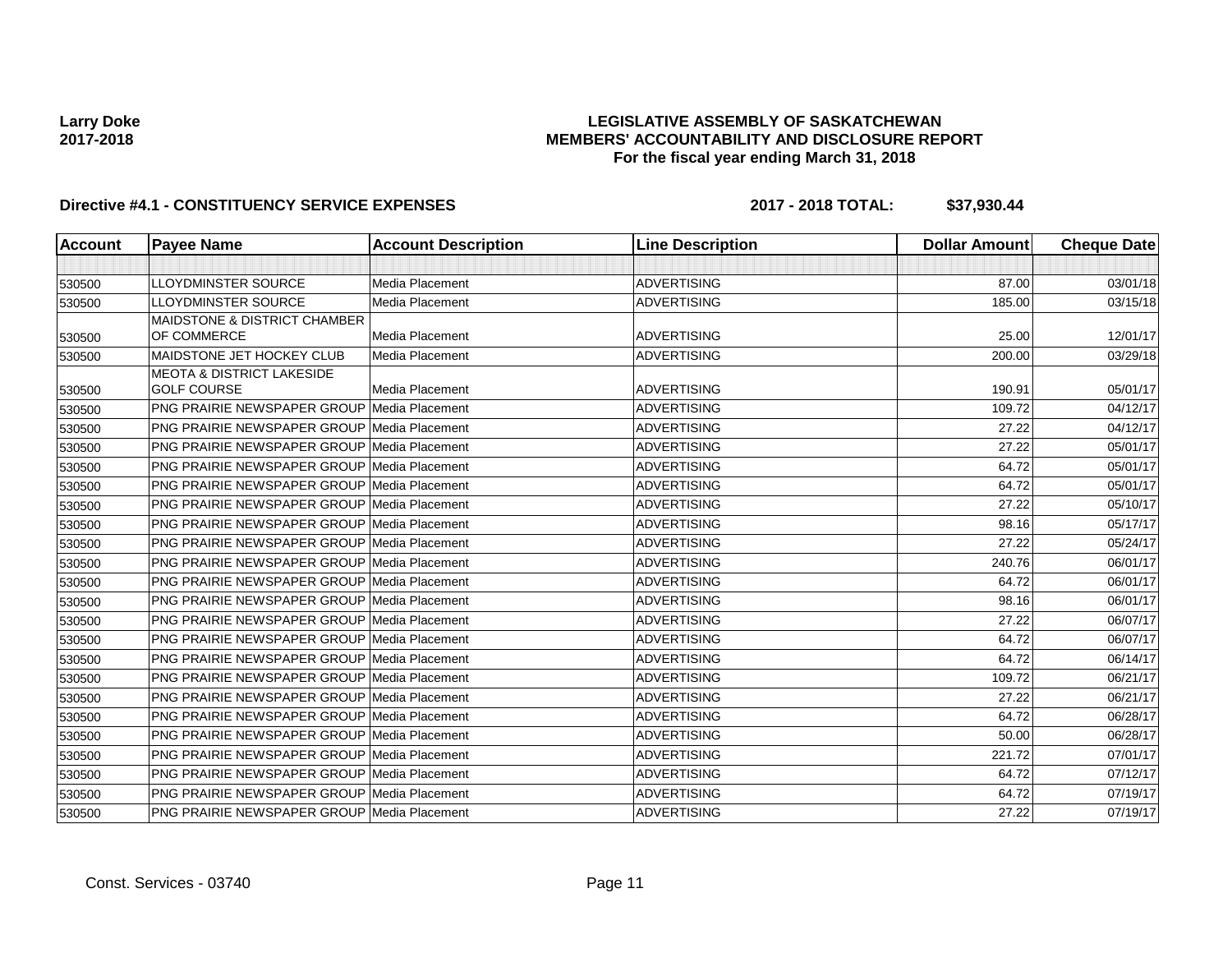### **LEGISLATIVE ASSEMBLY OF SASKATCHEWAN MEMBERS' ACCOUNTABILITY AND DISCLOSURE REPORT For the fiscal year ending March 31, 2018**

| <b>Account</b> | <b>Payee Name</b>                                  | <b>Account Description</b> | <b>Line Description</b> | <b>Dollar Amount</b> | <b>Cheque Date</b> |
|----------------|----------------------------------------------------|----------------------------|-------------------------|----------------------|--------------------|
|                |                                                    |                            |                         |                      |                    |
| 530500         | <b>PNG PRAIRIE NEWSPAPER GROUP Media Placement</b> |                            | ADVERTISING             | 27.22                | 08/01/17           |
| 530500         | <b>PNG PRAIRIE NEWSPAPER GROUP Media Placement</b> |                            | <b>ADVERTISING</b>      | 64.72                | 08/01/17           |
| 530500         | PNG PRAIRIE NEWSPAPER GROUP Media Placement        |                            | ADVERTISING             | 27.22                | 08/01/17           |
| 530500         | <b>PNG PRAIRIE NEWSPAPER GROUP Media Placement</b> |                            | <b>ADVERTISING</b>      | 111.76               | 08/01/17           |
| 530500         | <b>PNG PRAIRIE NEWSPAPER GROUP Media Placement</b> |                            | <b>ADVERTISING</b>      | 64.72                | 08/01/17           |
| 530500         | PNG PRAIRIE NEWSPAPER GROUP Media Placement        |                            | <b>ADVERTISING</b>      | 64.72                | 08/09/17           |
| 530500         | <b>PNG PRAIRIE NEWSPAPER GROUP Media Placement</b> |                            | <b>ADVERTISING</b>      | 64.72                | 08/16/17           |
| 530500         | <b>PNG PRAIRIE NEWSPAPER GROUP Media Placement</b> |                            | <b>ADVERTISING</b>      | 27.22                | 08/23/17           |
| 530500         | <b>PNG PRAIRIE NEWSPAPER GROUP Media Placement</b> |                            | <b>ADVERTISING</b>      | 64.72                | 08/23/17           |
| 530500         | <b>PNG PRAIRIE NEWSPAPER GROUP Media Placement</b> |                            | <b>ADVERTISING</b>      | 64.72                | 09/01/17           |
| 530500         | <b>PNG PRAIRIE NEWSPAPER GROUP Media Placement</b> |                            | <b>ADVERTISING</b>      | 111.76               | 09/01/17           |
| 530500         | <b>PNG PRAIRIE NEWSPAPER GROUP Media Placement</b> |                            | <b>ADVERTISING</b>      | 27.22                | 09/13/17           |
| 530500         | <b>PNG PRAIRIE NEWSPAPER GROUP Media Placement</b> |                            | <b>ADVERTISING</b>      | 64.72                | 09/13/17           |
| 530500         | <b>PNG PRAIRIE NEWSPAPER GROUP Media Placement</b> |                            | <b>ADVERTISING</b>      | 27.22                | 09/20/17           |
| 530500         | <b>PNG PRAIRIE NEWSPAPER GROUP Media Placement</b> |                            | <b>ADVERTISING</b>      | 27.22                | 10/01/17           |
| 530500         | <b>PNG PRAIRIE NEWSPAPER GROUP Media Placement</b> |                            | <b>ADVERTISING</b>      | 64.72                | 10/01/17           |
| 530500         | <b>PNG PRAIRIE NEWSPAPER GROUP Media Placement</b> |                            | <b>ADVERTISING</b>      | 64.72                | 10/01/17           |
| 530500         | <b>PNG PRAIRIE NEWSPAPER GROUP Media Placement</b> |                            | <b>ADVERTISING</b>      | 111.76               | 10/01/17           |
| 530500         | <b>PNG PRAIRIE NEWSPAPER GROUP Media Placement</b> |                            | <b>ADVERTISING</b>      | 109.72               | 10/11/17           |
| 530500         | <b>PNG PRAIRIE NEWSPAPER GROUP Media Placement</b> |                            | <b>ADVERTISING</b>      | 27.22                | 10/18/17           |
| 530500         | <b>PNG PRAIRIE NEWSPAPER GROUP Media Placement</b> |                            | <b>ADVERTISING</b>      | 109.72               | 11/01/17           |
| 530500         | <b>PNG PRAIRIE NEWSPAPER GROUP Media Placement</b> |                            | <b>ADVERTISING</b>      | 27.22                | 11/01/17           |
| 530500         | <b>PNG PRAIRIE NEWSPAPER GROUP Media Placement</b> |                            | <b>ADVERTISING</b>      | 64.72                | 11/01/17           |
| 530500         | PNG PRAIRIE NEWSPAPER GROUP Media Placement        |                            | <b>ADVERTISING</b>      | 64.72                | 11/01/17           |
| 530500         | <b>PNG PRAIRIE NEWSPAPER GROUP Media Placement</b> |                            | <b>ADVERTISING</b>      | 64.72                | 11/08/17           |
| 530500         | <b>PNG PRAIRIE NEWSPAPER GROUP Media Placement</b> |                            | <b>ADVERTISING</b>      | 64.72                | 11/15/17           |
| 530500         | <b>PNG PRAIRIE NEWSPAPER GROUP Media Placement</b> |                            | <b>ADVERTISING</b>      | 66.27                | 11/15/17           |
| 530500         | <b>PNG PRAIRIE NEWSPAPER GROUP Media Placement</b> |                            | <b>ADVERTISING</b>      | 64.72                | 12/01/17           |
| 530500         | PNG PRAIRIE NEWSPAPER GROUP Media Placement        |                            | <b>ADVERTISING</b>      | 111.76               | 12/01/17           |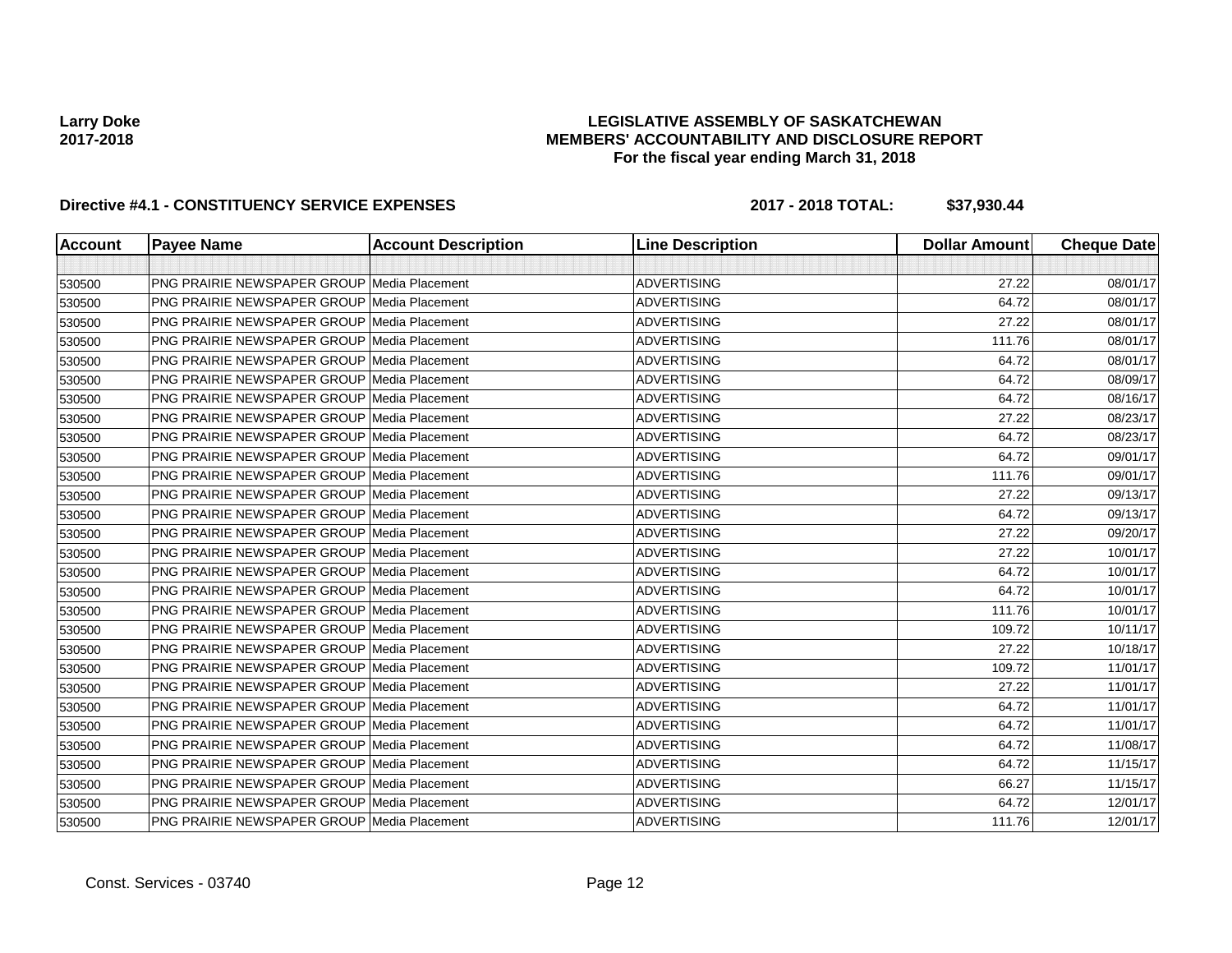### **LEGISLATIVE ASSEMBLY OF SASKATCHEWAN MEMBERS' ACCOUNTABILITY AND DISCLOSURE REPORT For the fiscal year ending March 31, 2018**

| <b>Account</b> | <b>Payee Name</b>                                  | <b>Account Description</b> | <b>Line Description</b> | <b>Dollar Amount</b> | <b>Cheque Date</b> |
|----------------|----------------------------------------------------|----------------------------|-------------------------|----------------------|--------------------|
|                |                                                    |                            |                         |                      |                    |
| 530500         | <b>PNG PRAIRIE NEWSPAPER GROUP Media Placement</b> |                            | <b>ADVERTISING</b>      | 27.22                | 12/01/17           |
| 530500         | <b>PNG PRAIRIE NEWSPAPER GROUP Media Placement</b> |                            | <b>ADVERTISING</b>      | 64.72                | 12/01/17           |
| 530500         | PNG PRAIRIE NEWSPAPER GROUP Media Placement        |                            | <b>ADVERTISING</b>      | 27.22                | 12/13/17           |
| 530500         | <b>PNG PRAIRIE NEWSPAPER GROUP Media Placement</b> |                            | <b>ADVERTISING</b>      | 64.72                | 01/01/18           |
| 530500         | <b>PNG PRAIRIE NEWSPAPER GROUP Media Placement</b> |                            | <b>ADVERTISING</b>      | 64.72                | 01/01/18           |
| 530500         | <b>PNG PRAIRIE NEWSPAPER GROUP Media Placement</b> |                            | <b>ADVERTISING</b>      | 90.72                | 01/01/18           |
| 530500         | <b>PNG PRAIRIE NEWSPAPER GROUP Media Placement</b> |                            | <b>ADVERTISING</b>      | 64.72                | 01/01/18           |
| 530500         | PNG PRAIRIE NEWSPAPER GROUP Media Placement        |                            | ADVERTISING             | 162.90               | 01/01/18           |
| 530500         | <b>PNG PRAIRIE NEWSPAPER GROUP Media Placement</b> |                            | <b>ADVERTISING</b>      | 129.44               | 01/10/18           |
| 530500         | PNG PRAIRIE NEWSPAPER GROUP Media Placement        |                            | <b>ADVERTISING</b>      | 27.22                | 01/10/18           |
| 530500         | <b>PNG PRAIRIE NEWSPAPER GROUP Media Placement</b> |                            | <b>ADVERTISING</b>      | 64.72                | 02/01/18           |
| 530500         | <b>PNG PRAIRIE NEWSPAPER GROUP Media Placement</b> |                            | <b>ADVERTISING</b>      | 87.70                | 02/01/18           |
| 530500         | <b>PNG PRAIRIE NEWSPAPER GROUP Media Placement</b> |                            | <b>ADVERTISING</b>      | 162.88               | 02/01/18           |
| 530500         | <b>PNG PRAIRIE NEWSPAPER GROUP Media Placement</b> |                            | <b>ADVERTISING</b>      | 64.72                | 02/01/18           |
| 530500         | <b>PNG PRAIRIE NEWSPAPER GROUP Media Placement</b> |                            | <b>ADVERTISING</b>      | 64.72                | 02/07/18           |
| 530500         | <b>PNG PRAIRIE NEWSPAPER GROUP Media Placement</b> |                            | <b>ADVERTISING</b>      | 27.22                | 02/07/18           |
| 530500         | <b>PNG PRAIRIE NEWSPAPER GROUP Media Placement</b> |                            | <b>ADVERTISING</b>      | 64.72                | 02/14/18           |
| 530500         | PNG PRAIRIE NEWSPAPER GROUP Media Placement        |                            | <b>ADVERTISING</b>      | 64.72                | 03/01/18           |
| 530500         | <b>PNG PRAIRIE NEWSPAPER GROUP Media Placement</b> |                            | <b>ADVERTISING</b>      | 64.72                | 03/01/18           |
| 530500         | <b>PNG PRAIRIE NEWSPAPER GROUP Media Placement</b> |                            | <b>ADVERTISING</b>      | 27.22                | 03/01/18           |
| 530500         | <b>PNG PRAIRIE NEWSPAPER GROUP Media Placement</b> |                            | <b>ADVERTISING</b>      | 27.22                | 03/07/18           |
| 530500         | <b>PNG PRAIRIE NEWSPAPER GROUP Media Placement</b> |                            | <b>ADVERTISING</b>      | 64.72                | 03/07/18           |
| 530500         | PNG PRAIRIE NEWSPAPER GROUP Media Placement        |                            | <b>ADVERTISING</b>      | 64.72                | 03/14/18           |
| 530500         | <b>PNG PRAIRIE NEWSPAPER GROUP Media Placement</b> |                            | <b>ADVERTISING</b>      | 162.88               | 03/21/18           |
| 530500         | <b>PNG PRAIRIE NEWSPAPER GROUP Media Placement</b> |                            | <b>ADVERTISING</b>      | 27.22                | 03/21/18           |
| 530500         | <b>PNG PRAIRIE NEWSPAPER GROUP Media Placement</b> |                            | <b>ADVERTISING</b>      | 64.72                | 03/31/18           |
| 530500         | <b>PNG PRAIRIE NEWSPAPER GROUP Media Placement</b> |                            | <b>ADVERTISING</b>      | 27.22                | 03/31/18           |
| 530500         | RAWLCO RADIO LTD.                                  | Media Placement            | <b>ADVERTISING</b>      | 116.65               | 03/01/18           |
| 530500         | RAWLCO RADIO LTD.                                  | Media Placement            | <b>ADVERTISING</b>      | 104.37               | 03/01/18           |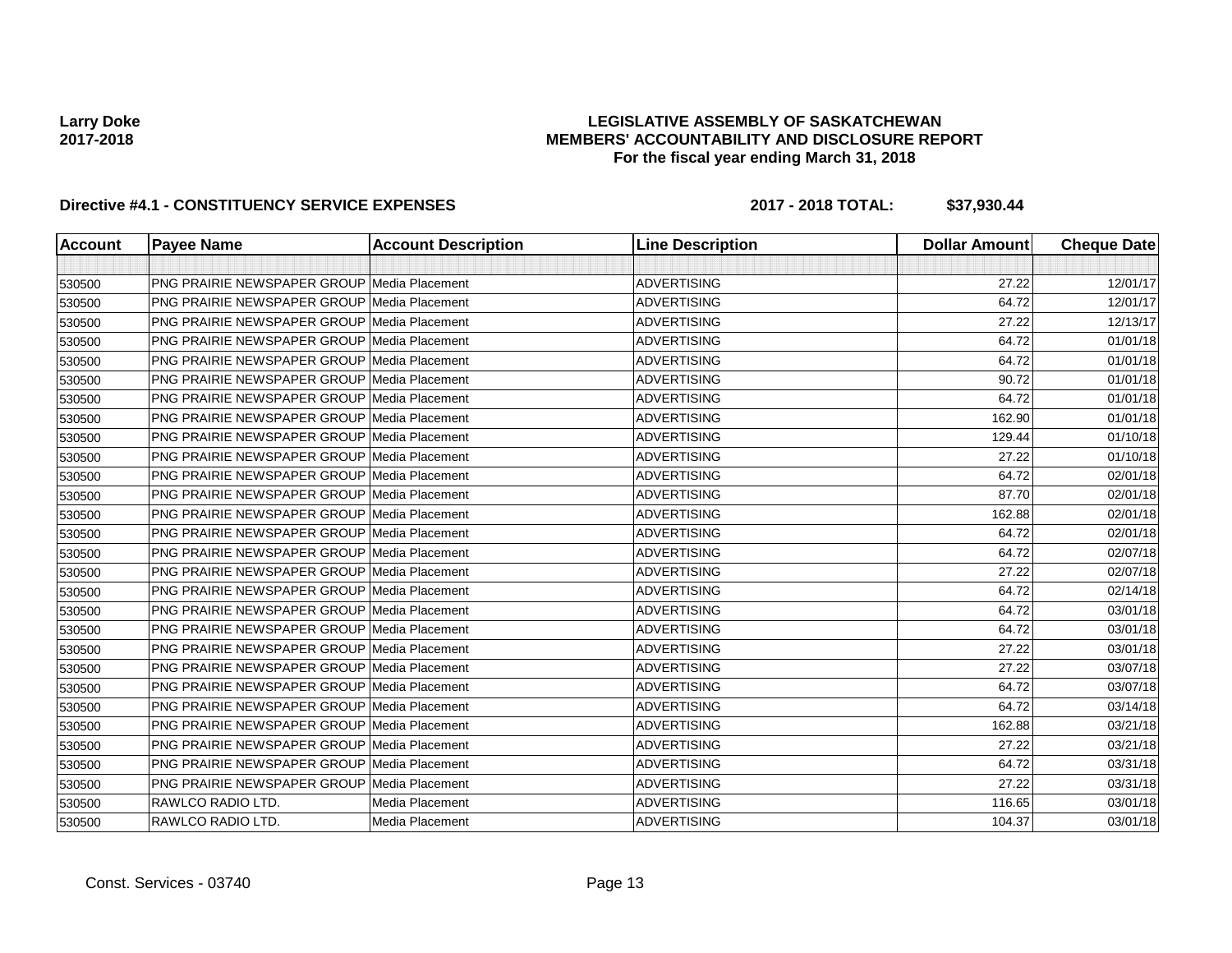### **LEGISLATIVE ASSEMBLY OF SASKATCHEWAN MEMBERS' ACCOUNTABILITY AND DISCLOSURE REPORT For the fiscal year ending March 31, 2018**

| <b>Account</b> | <b>Payee Name</b>                | <b>Account Description</b>    | <b>Line Description</b>                   | Dollar Amount | <b>Cheque Date</b> |
|----------------|----------------------------------|-------------------------------|-------------------------------------------|---------------|--------------------|
|                |                                  |                               |                                           |               |                    |
| 530500         | RAWLCO RADIO LTD.                | Media Placement               | <b>ADVERTISING</b>                        | 76.74         | 03/01/18           |
| 530500         | RAWLCO RADIO LTD.                | Media Placement               | <b>ADVERTISING</b>                        | 76.74         | 03/01/18           |
|                | SASKATCHEWAN BASEBALL HALL       |                               |                                           |               |                    |
|                | OF FAME & MUSEUM ASSOCIATION     |                               |                                           |               |                    |
| 530500         | <b>INC</b>                       | Media Placement               | 2018 CALENDAR ADVERTISING                 | 50.00         | 09/01/17           |
| 530500         | UNITY FACILITIES COMMITTEE       | <b>Media Placement</b>        | <b>ADVERTISING</b>                        | 500.00        | 01/01/18           |
| 530500         | UNITY MINERS HOCKEY CLUB         | Media Placement               | <b>ADVERTISING</b>                        | 350.00        | 11/07/17           |
|                | <b>WESTERN PRODUCER</b>          |                               |                                           |               |                    |
| 530500         | <b>PUBLICATIONS</b>              | Media Placement               | <b>ADVERTISING</b>                        | 87.57         | 03/07/18           |
| 542000         | HUME, CHERYL                     | Travel                        | C.A. TRAVEL OCTOBER 4-5, 2017             | 182.05        | 10/05/17           |
| 542000         | PARON, MAUREEN                   | Travel                        | C.A. TRAVEL OCTOBER 4-5, 2017             | 255.72        | 10/05/17           |
| 550200         | <b>BATTLEFORDS NEWS-OPTIMIST</b> | Books, Mags and Ref Materials | DOKE 1YR SUBSCRIPTION RENEWAL             | 44.29         | 02/01/18           |
| 550200         | <b>CUT KNIFE COURIER</b>         | Books, Mags and Ref Materials | <b>SUBSCRIPTION RENEWAL</b>               | 40.00         | 03/01/18           |
|                | PRESS HERALD PUBLICATIONS        |                               |                                           |               |                    |
| 550200         | LTD.                             | Books, Mags and Ref Materials | SUBSCRIPTION-L.DOKE MLA NO GST            | 45.00         | 05/01/17           |
| 555000         | <b>CORPORATE EXPRESS</b>         | Other Material and Supplies   | <b>OFFICE SUPPLIES</b>                    | 100.86        | 12/01/17           |
| 555000         | DOKE, LARRY                      | Other Material and Supplies   | <b>REIMB: MISC OFFICE SUPPLIES</b>        | 41.47         | 06/01/17           |
| 555000         | DOKE, LARRY                      | Other Material and Supplies   | REIMB: MISC. & OFFICE SUPPLIES            | 99.85         | 06/20/17           |
| 555000         | DOKE, LARRY                      | Other Material and Supplies   | <b>REIMB: MISC. &amp; OFFICE SUPPLIES</b> | 32.88         | 10/01/17           |
| 555000         | DOKE, LARRY                      | Other Material and Supplies   | <b>REIMB: OFFICE SUPPLIES</b>             | 40.97         | 01/01/18           |
| 555000         | DOKE, LARRY                      | Other Material and Supplies   | REIMB: MISC. & OFFICE SUPPLIES            | 24.32         | 01/01/18           |
| 555000         | DOKE, LARRY                      | Other Material and Supplies   | <b>REIMB: MISC. &amp; OFFICE SUPPLIES</b> | 37.42         | 03/01/18           |
| 555000         | DOKE, LARRY                      | Other Material and Supplies   | <b>REIMB: MISC. &amp; OFFICE SUPPLIES</b> | 60.69         | 03/22/18           |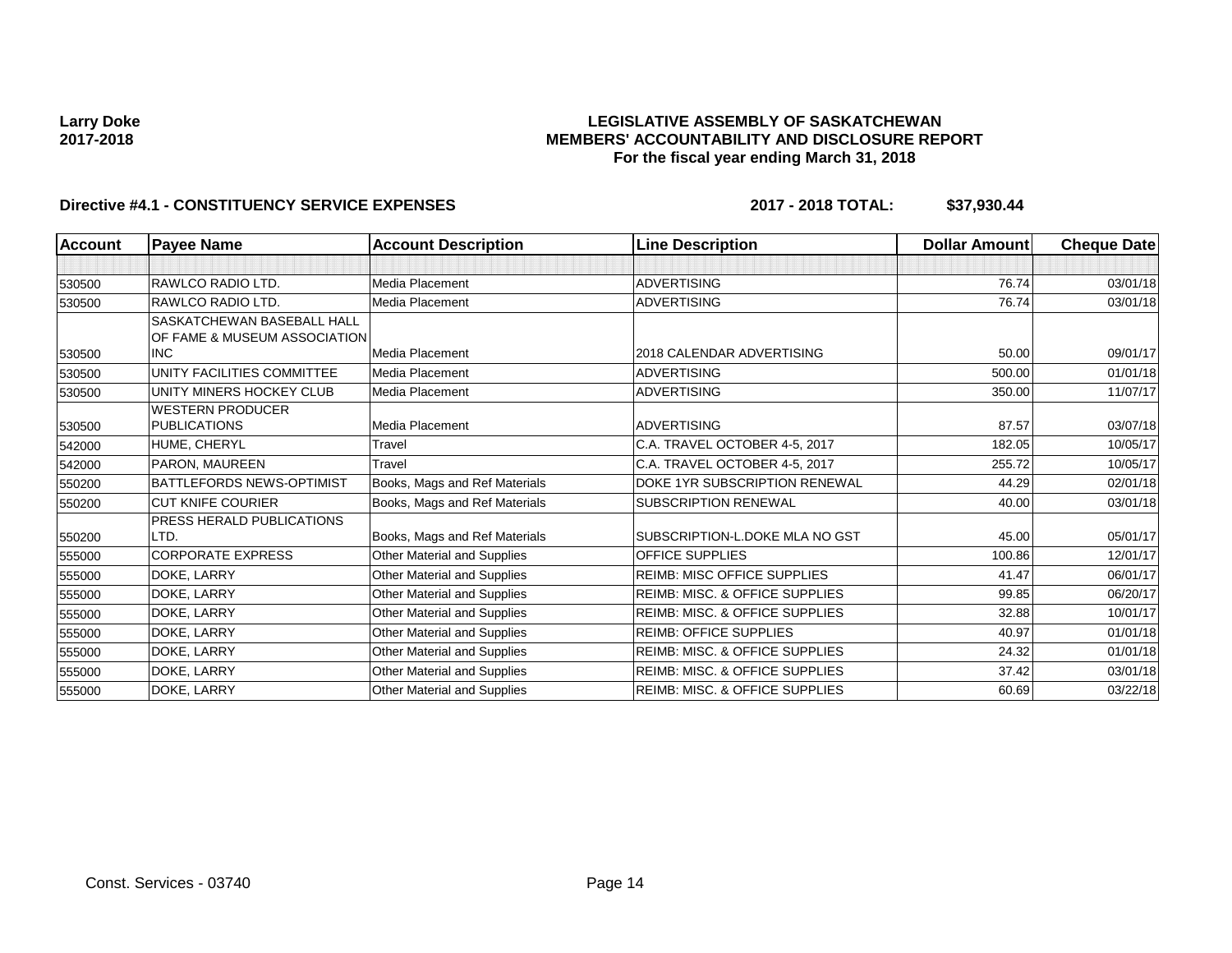### **LEGISLATIVE ASSEMBLY OF SASKATCHEWAN MEMBERS' ACCOUNTABILITY AND DISCLOSURE REPORT For the fiscal year ending March 31, 2018**

# Directive #6 - CONSTITUENCY ASSISTANT EXPENSES 2017 - 2018 TOTAL: \$58,293.51

| <b>Account</b> | <b>Payee Name</b> | <b>Account Description</b> | <b>Dollar Amount</b> | <b>Cheque Date</b> |
|----------------|-------------------|----------------------------|----------------------|--------------------|
|                |                   |                            |                      |                    |
| 513000         | HUME, CHERYL L    | Out-of-Scope Permanent     | 2,122.64             | 04/11/17           |
| 513000         | HUME, CHERYL L    | Out-of-Scope Permanent     | $-2122.64$           | 04/11/17           |
| 513000         | HUME, CHERYL L    | Out-of-Scope Permanent     | 2,122.64             | 04/25/17           |
| 513000         | HUME, CHERYL L    | Out-of-Scope Permanent     | 2122.64              | 05/09/17           |
| 513000         | HUME, CHERYL L    | Out-of-Scope Permanent     | 2,122.64             | 05/24/17           |
| 513000         | HUME, CHERYL L    | Out-of-Scope Permanent     | 2122.64              | 06/06/17           |
| 513000         | HUME, CHERYL L    | Out-of-Scope Permanent     | 2,122.64             | 06/20/17           |
| 513000         | HUME, CHERYL L    | Out-of-Scope Permanent     | 2,122.64             | 07/05/17           |
| 513000         | HUME, CHERYL L    | Out-of-Scope Permanent     | 1698.11              | 07/18/17           |
| 513000         | HUME, CHERYL L    | Out-of-Scope Permanent     | 1,698.11             | 08/01/17           |
| 513000         | HUME, CHERYL L    | Out-of-Scope Permanent     | 1910.38              | 08/15/17           |
| 513000         | HUME, CHERYL L    | Out-of-Scope Permanent     | 2,122.64             | 08/29/17           |
| 513000         | HUME, CHERYL L    | Out-of-Scope Permanent     | 2,122.64             | 09/12/17           |
| 513000         | HUME, CHERYL L    | Out-of-Scope Permanent     | 2,122.64             | 09/26/17           |
| 513000         | HUME, CHERYL L    | Out-of-Scope Permanent     | 2,122.64             | 10/11/17           |
| 513000         | HUME, CHERYL L    | Out-of-Scope Permanent     | 2,122.64             | 10/24/17           |
| 513000         | HUME, CHERYL L    | Out-of-Scope Permanent     | 2,122.64             | 11/07/17           |
| 513000         | HUME, CHERYL L    | Out-of-Scope Permanent     | 2,122.64             | 11/21/17           |
| 513000         | HUME, CHERYL L    | Out-of-Scope Permanent     | 2122.64              | 12/05/17           |
| 513000         | HUME, CHERYL L    | Out-of-Scope Permanent     | 2,122.64             | 12/19/17           |
| 513000         | HUME, CHERYL L    | Out-of-Scope Permanent     | 1,910.38             | 01/03/18           |
| 513000         | HUME, CHERYL L    | Out-of-Scope Permanent     | 2,122.64             | 01/16/18           |
| 513000         | HUME, CHERYL L    | Out-of-Scope Permanent     | 2,122.64             | 02/01/18           |
| 513000         | HUME, CHERYL L    | Out-of-Scope Permanent     | 2,122.64             | 02/13/18           |
| 513000         | HUME, CHERYL L    | Out-of-Scope Permanent     | 2,122.64             | 03/01/18           |
| 513000         | HUME, CHERYL L    | Out-of-Scope Permanent     | 2122.64              | 03/13/18           |
| 513000         | HUME, CHERYL L    | Out-of-Scope Permanent     | 1,485.85             | 03/27/18           |
| 513000         | HUME, CHERYL L    | Out-of-Scope Permanent     | 2,122.64             | 04/10/18           |
| 514000         | PARON, MAUREEN    | Casual/Term                | 371.95               | 04/11/17           |